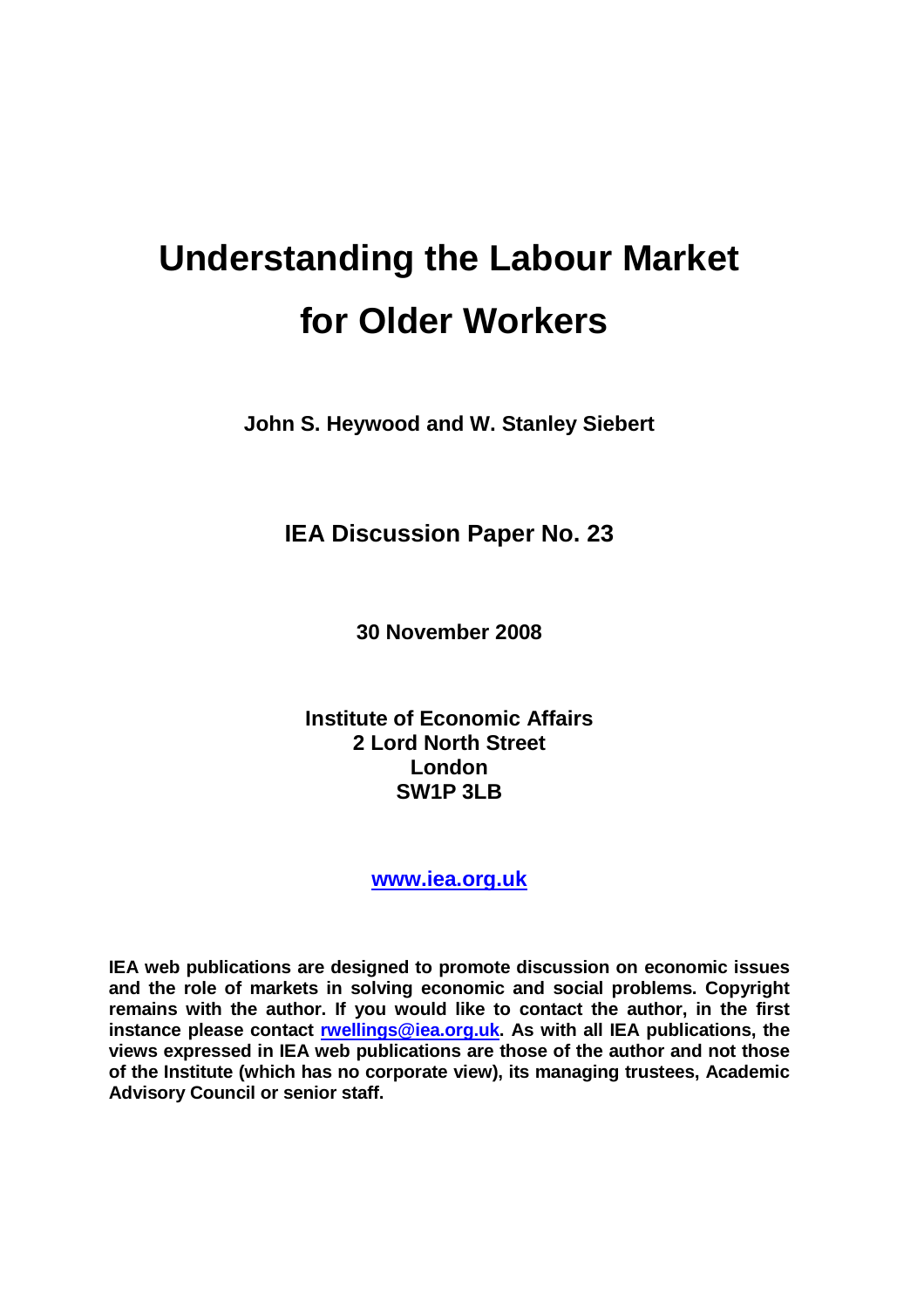# **Understanding the Labour Market for Older Workers**

# **John S. Heywood1 and W. Stanley Siebert<sup>2</sup>**

'Hundreds of workers who want to work beyond the age of 65 were dealt a blow yesterday after campaigners lost an important round in their legal battle to banish Britain's compulsory retirement age. Help the Aged …said: "Allowing companies to show loyal workers the door just because they are 65 or over makes a mockery of age discrimination laws which are there to make clear that age is just a number, not an indicator of your competency".'

(The Times, 24/9/08)

Why is retirement so abrupt? Does it make sense for it to be, and if not, what can we do about it? Are the UK's new Employment Equality (Age) Regulations (UK, 2006), which attempt to reduce 'age discrimination', likely to help the functioning of the market for older workers? These are important questions, because retirement affects the working lives and happiness of so many people. About 3 million men and women move out of the workforce between the ages of 55 and 70 each year in the UK. This means that about half the productive capacity of this group is unused (Gruber and Wise, 1999: 70). Things could be different – in Japan, the unused capacity figure is only 20%.

Normally we would expect a gradual transition from long hours to shorter and shorter hours. Indeed, happiness studies (Winkelman et al, 1998) indicate those individuals 'out of the labour force' are less happy, and would have presumably preferred such a transition. Survey evidence confirms this with fully one third of those aged 50 to 70 years claiming they would postpone full retirement if offered a phased retirement (Watson Wyatt Worldwide, 2004). Meadows (2003: 39) gives further survey evidence from a range of countries including the USA, UK, France, Germany and Scandinavia that older workers are more likely to experience redundancy and hence involuntary early retirement - perhaps as a result of 'collusion' between unions, employers and the state to massage unemployment statistics. A recent survey shows that 59% of over 50s would like to work beyond the statutory pension age (OECD, 2004: 103). Delsen (1996) talks of 'pension shock', and joins many in calling for a 'staged' retirement. Moreover, in Japan we do in fact see something like a gradual transition for many 'retirees'. Therefore, a gradual transition is possible, and many retired desire it. The fact that we do not observe such a transition reflects in part the constraint imposed on individuals by pension rules such as the mandatory retirement mentioned in the opening quotation. Mandatory retirement is not permitted in the USA, which is said to have the 'symbolic effect' (Gendell, 2008: 52) of indicating 'the propriety of continuing to work'. To ask a further question, then, should we have these rules?

<sup>&</sup>lt;sup>1</sup> Distinguished Professor of Economics, University of Wisconsin-Milwaukee (UWM).

<sup>&</sup>lt;sup>2</sup> Professor of Labour Economics, Birmingham Business School.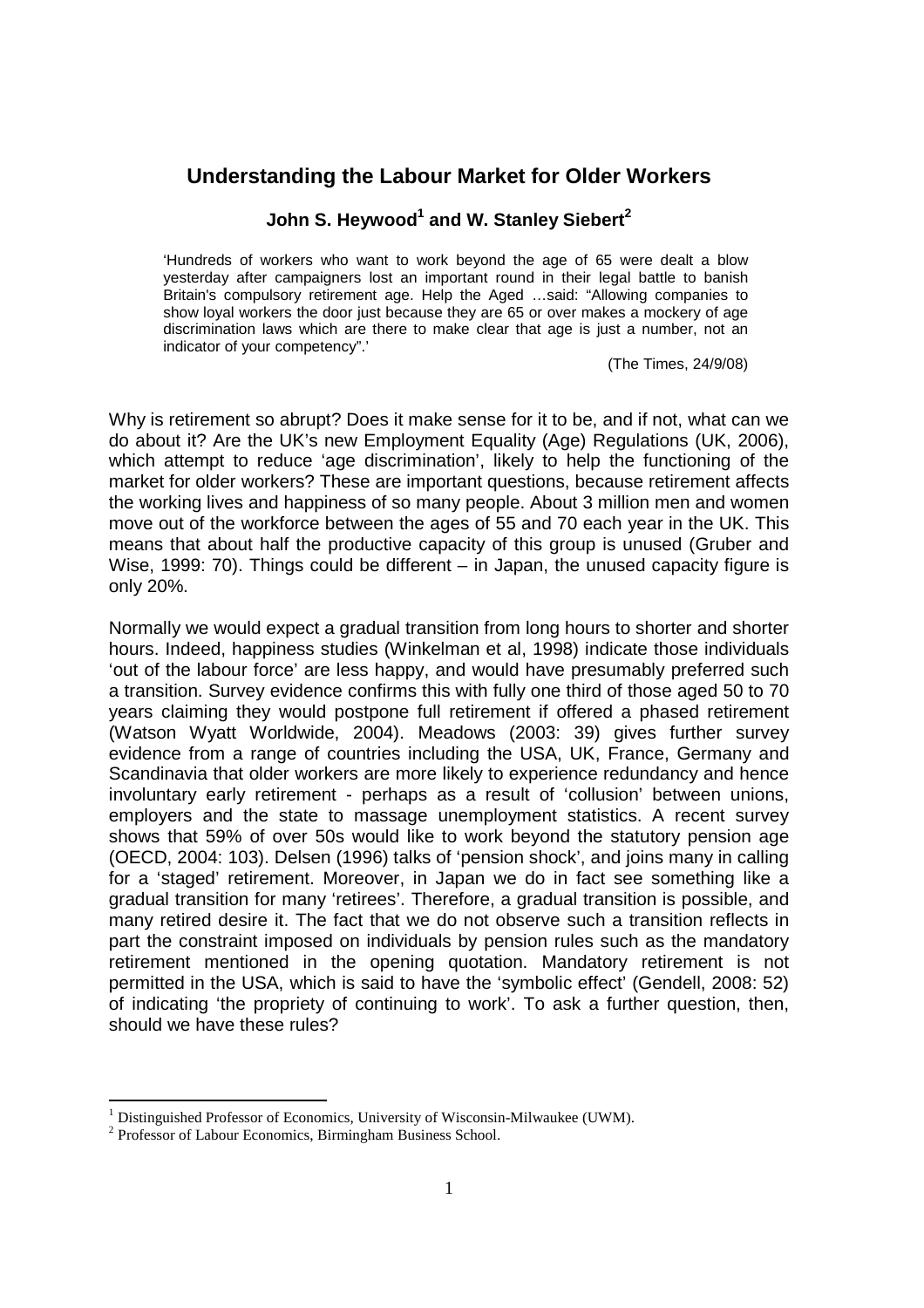In fact, it may be the employment protection rules of age discrimination legislation, rather than mandatory retirement that are problematic for older workers wishing to continue. We discuss mandatory retirement and its link with efficient long-term contracts in detail below. But the fact that the USA has had no mandatory retirement since 1986, while Japan permits it and has a higher participation of older workers would seem to indicate that mandatory retirement is not central. On the other hand, employment protection legislation (EPL) could be relevant because, in general, raising the firing costs of workers is likely to make firms averse to the risk of hiring older workers (Daniel and Siebert, 2005). Therefore, age discrimination law which specifically protects the job rights of older workers could make firms even less likely to hire them (Lahey, 2006).

Our plan is as follows. First, we set the scene by looking at older worker employment patterns in the UK and other countries, as well as over time. Next, we consider the basic economics of retirement using the conventional supply and demand framework. Then in the third section, we add policy determinants such as the UK's new age discrimination law to the supply and demand analysis, and draw together some answers to our initial questions.

## **The facts**

Figure 1 (p. 3) shows the abrupt movement out of work for individuals in their 60s. Over a ten year span, for men aged in their late 50s (55-59) to late 60s (65-74), participation falls from around 80% to only 10%. Initially, as can be seen from the high disability proportions, many of this group 'retire' by gaining access to the disability rolls. Disability, in fact, has become the UK's form of early retirement, since (OECD, 2006: 96-97) medical assessment procedures are loose and there is no requirement to actively seek work. For many, this state is a form of concealed unemployment (official unemployment is quite low), perhaps in response to older workers' difficulties in being hired, which we treat later. Then they increasingly move into retirement proper at age 65, once eligible to receive the state retirement pension. Women's movement out of work is nearly as precipitous, occurring earlier because their state pension age is 60. By age 75, a mere 1-2% of the population is working.

Figure 2 (p. 3) and Figure 3 (p. 4) show what a 'staged' retirement means for the men and women that achieve it. Looking at men first in Figure 2, we see that selfemployment and part-time employment come to dominate with age. The picture for the main under-55 group is given in the first column, with 14% self-employed (shown in white), and hardly any part-time work. However, this picture completely changes for those still at work past 65. Here, we see that self-employment is the main category (42%), and of the rest, full-time work takes second place to part-time. Women in Figure 3 show similar trends, except that full-time work more or less disappears for the over-65s.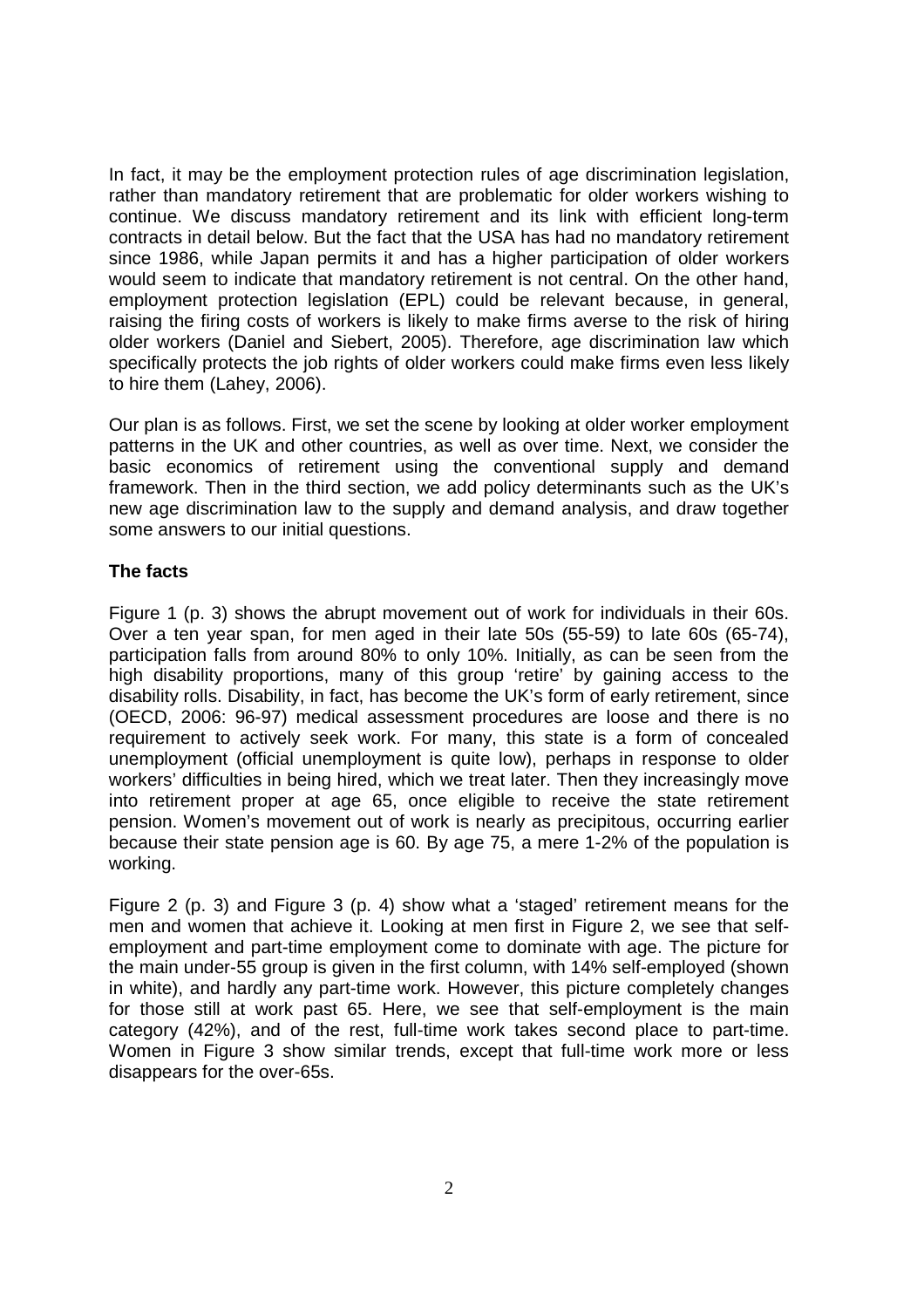

**Figure 1: Labour force participation and disability by age group, UK 2006** 

**Figure 2: Self-, part- and full-time employment for older men, UK 2006** 

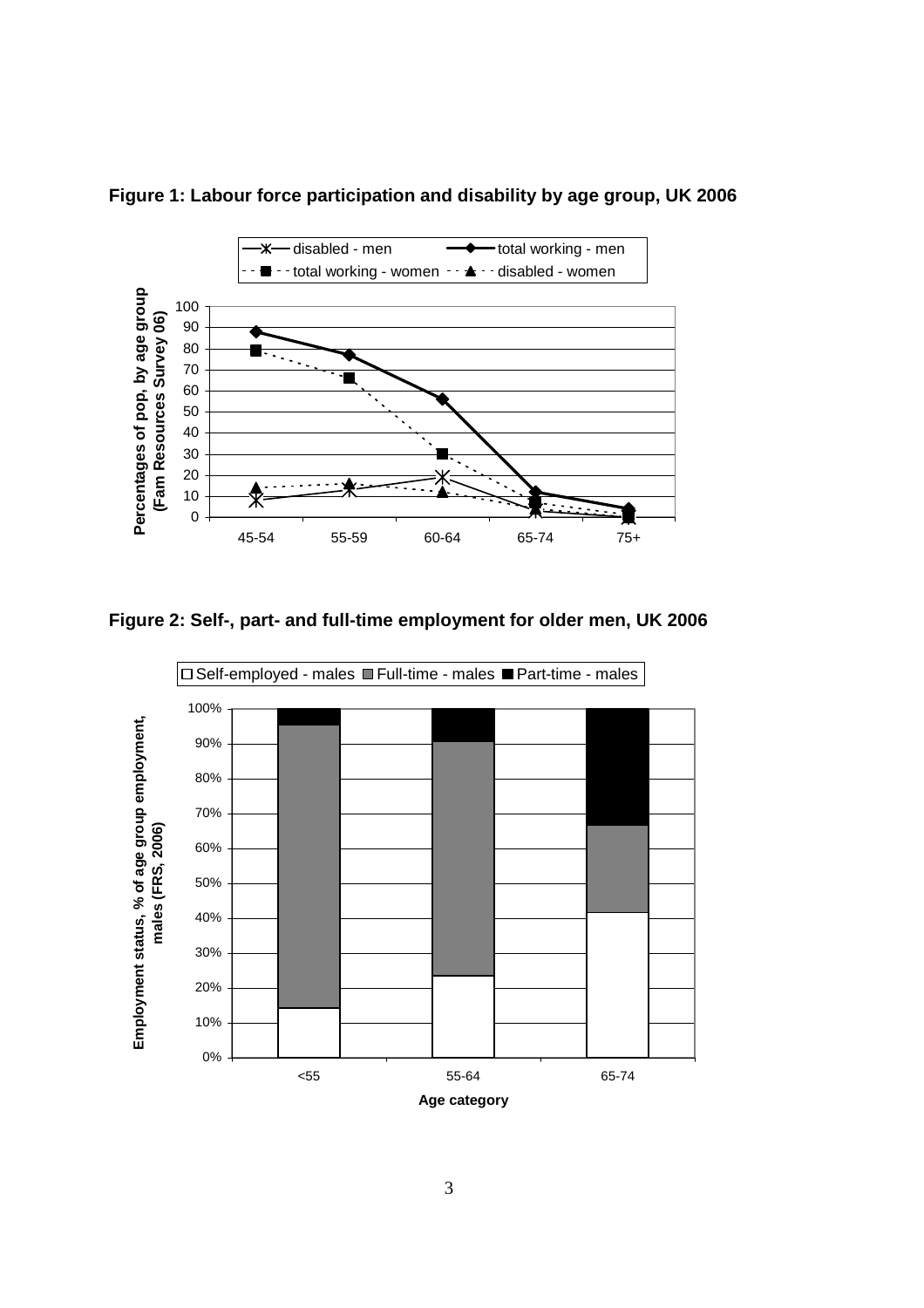



Figures 2 and 3 illustrate the nub of the disincentive for the older worker in the UK approaching eligibility for a pension: in the past, company/occupational pensions have not easily been combined with regular work for the same employer (though since 2006 there have been improvements – below). Admittedly, the state pension can be so combined, but nearly 50% of pensioners (FRS, 2006: Table 3.28) also have a company pension, and are thus subject to the disincentive. Scheme rules have generally stated that if the worker wants to combine working with a pension, he or she has to change jobs. Moreover, if a worker has decided to defer the pension, and so continue to work on, the adjustment to the pension value has not generally been fair from an actuarial perspective, so the worker has lost by working on. The UK is has not been unusual in having this type of rule, which has also applied for example both in the USA (Penner et al, 2002) and in France (Blanchet and Pele, 1999: 116). Self-employed workers are not affected by the company pension rules, since they run their own scheme, which explains why they remain in work longer (see Figures 2 and 3). Moreover, some workers are able to begin self-employment as a contractor with their previous firm but the rules governing such a transition are very limiting in the USA and UK. In contrast, continuing a post-retirement relationship with a former employer is encouraged in Japan.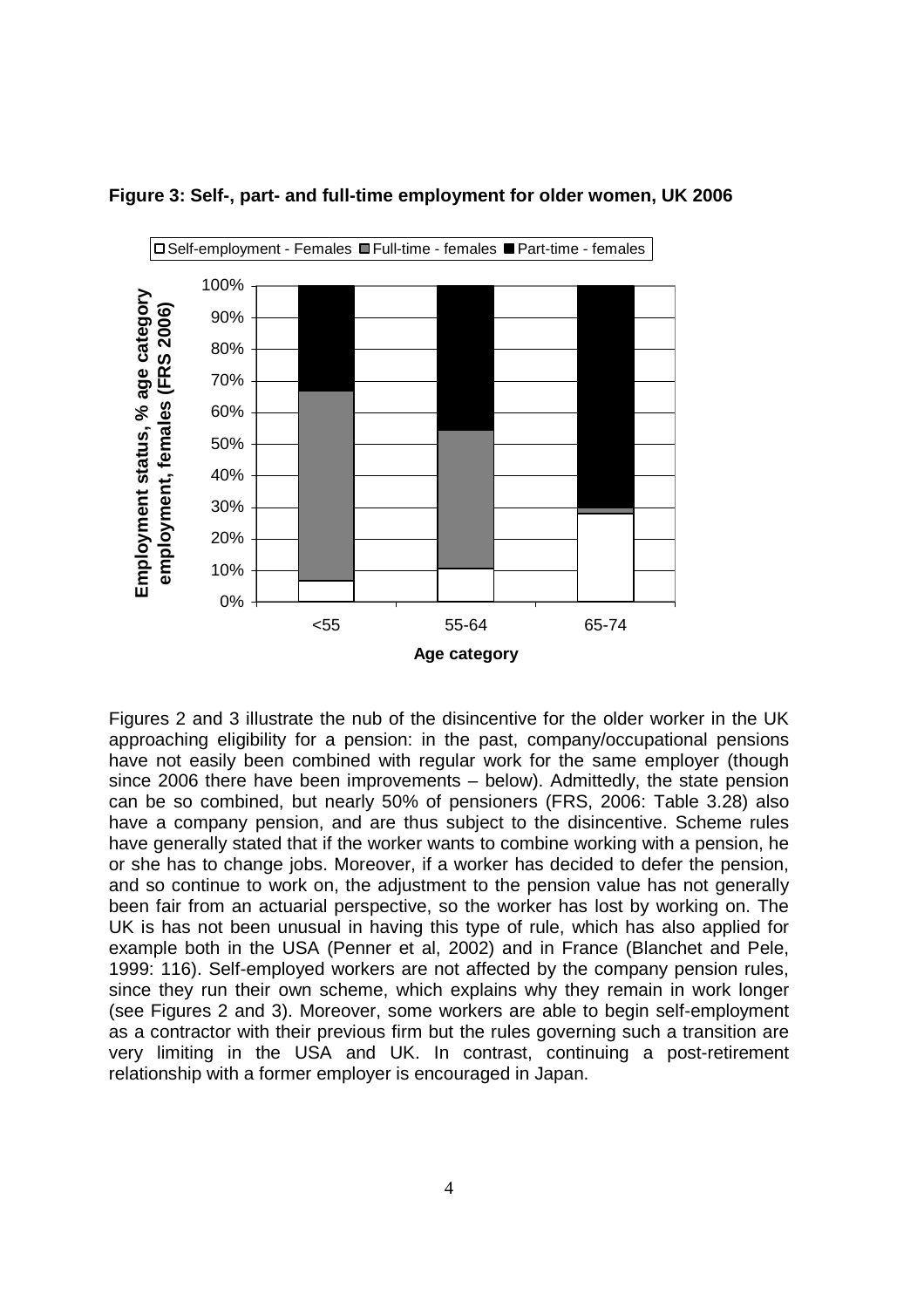Older workers, in general, have a more difficult time in changing jobs than young workers (Hurd, 1996) because jobs have hiring and training fixed costs which employers will be reluctant to incur for older workers who necessarily will spend a shorter time with the firm. These factors, in part, underlie the tendency for employers to hire mainly young workers - even though they employ old workers – a topic we discuss below. Hence, unemployment duration is longer for older workers. Then, when workers become eligible for a pension, they naturally want to work fewer hours anyway (an income effect). They face a thin job market, so it is little wonder that most retire. For those that continue on, often only poorly paid secondary jobs remain, as we see from the tendency for part-time work to increase with age.

Country comparisons are instructive. We can relate differences in the participation of older workers to differences in country pension systems and other factors such as union wage setting and EPL. Figure 4 compares the participation of older male workers in France, the UK, the USA and Japan (the picture for females is similar). As can be seen, Japan is the clear leader, with 8% of its workforce made up of men over 65, which is almost a 50% labour force participation rate. France takes the duck's prize, with only ½%. France even has hardly any men aged 60-64 working. The UK and the USA come in the middle, with the UK doing quite well for the 60-64 group, and the USA doing better with the over 65s.

## **Figure 4: Share of male older workers in total employment by country, 2005**



(Note: Shares for female workers are similar)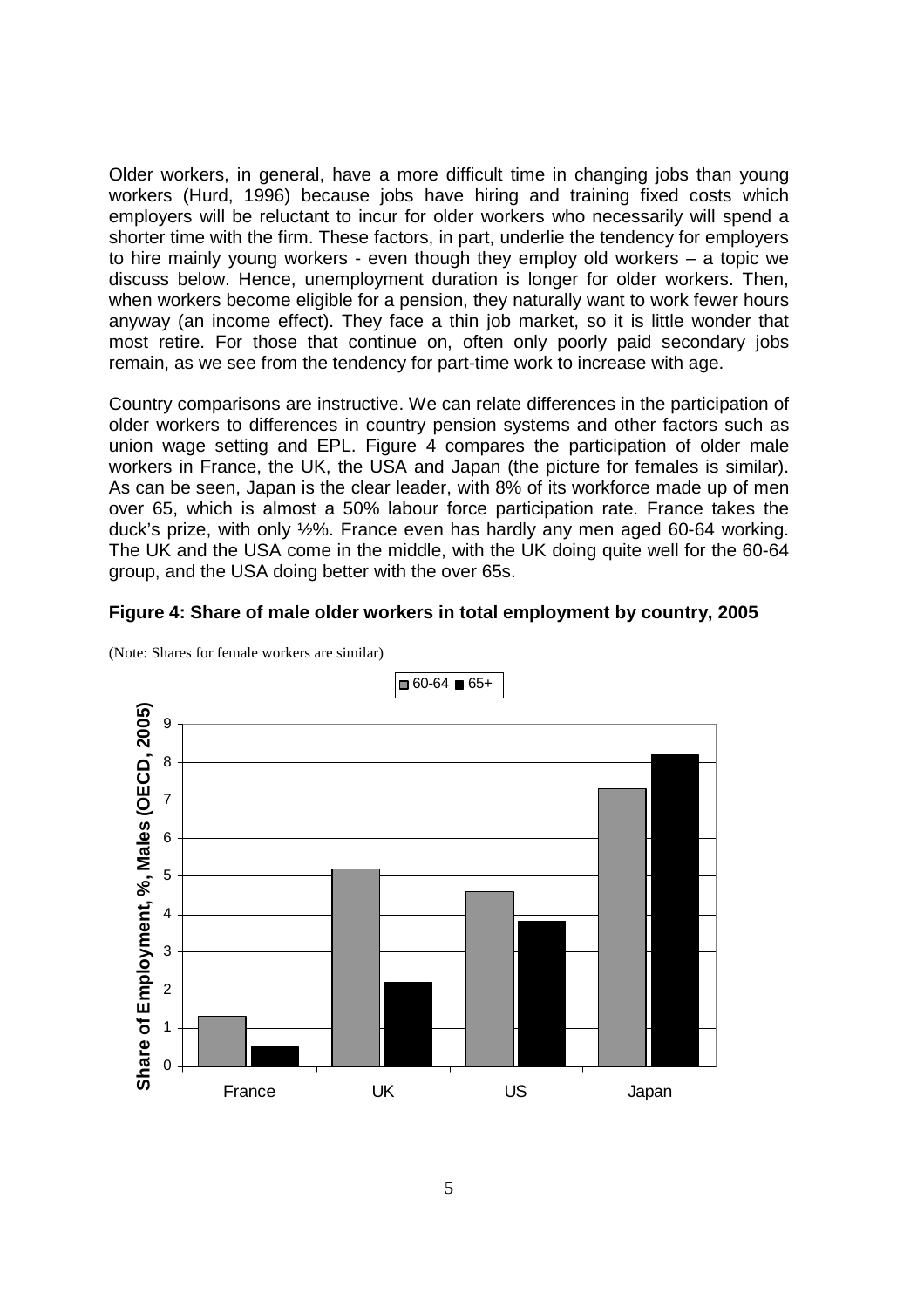Several points can be made concerning Japan's success. To start with, Japan has no age discrimination law, and mandatory retirement is the norm at age 60 or earlier (Seike, 1997). Companies make large lump-sum severance payments, up to the value of four year's salary, to ensure that employees leave at the end of their 'lifetime employment'. Workers in their late 50s are therefore confronted, as they would be in other countries, with finding a new job. However, the search is made easier by the fact that strict Japanese EPL only applies to regular work, not to temporary jobs (OECD, 2004: 72). Thus, it is common for workers to retire at 60 but immediately sign a series of short-term temporary contracts with their original employer. Early retirement with a reduced pension is available at age 60, but high earning workers do not qualify, and even low earners have a 20% reduction (Yashiro and Oshio, 1999: 252). Individuals who continue to work until the state pension age of 65 then collect the pension which is paid irrespective of whether they are working or not, and so does not affect the retirement decision. Hence, the implicit tax on continued work after age 65 is low in Japan at around 10% (Duval, 2003: 40).

In France, by contrast, the state pension affects the retirement decision, because individuals cannot receive it without stopping work for their current employer (Blanchet and Pele, 1999: 122). Moreover, if a worker decides to continue on working, there is no actuarially fair increment to the pension. Consequently, the implicit tax on continued work is about 70% (Duval, 2003: 40). Unlike Japan, France also has well-developed early retirement schemes (Blanchet and Pele, 1999: 117; OECD, 2005: 77), initially developed in the 1960s to reduce unemployment, and expanded in the 1980s to cover one-quarter of the 60-64 group. Indeed, laid-off workers as young as 57 can gain full unemployment insurance payments until they reach the age to take a normal pension. Taking these early retirement schemes into account (Duval, 2003: Figure 7B) gives an implicit tax on work for the 55-59 group in France of 60%, compared with about 25% for the UK (which has the disability route – Figure 1), and a negligible rate in Japan. A final point is that the strictness of EPL in France bears heavily on older workers via the 'Delalande contribution' (OECD, 2005: 109) which subjects firms to a penalty of up to a year's pay if they dismiss a worker over 50. Such strictness reduces firms' willingness to employ older workers, and probably accounts for the pressures to expand the retirement schemes in the first place.

Figures 5 and 6 give more detail on the France-UK comparison. Figure 5 (p. 7) presents trends over the past 25 years, and we see that UK shares for both 60-64 and 65+ age groups have more or less held their own, with the 65+ group actually increasing a little. In France, by contrast, the shares of both groups have gone from bad to worse. Interestingly, even over the past 10 years, while there have been good UK improvements in both male and particularly female 55-64 participation rates (as Schirle, 2008, emphasises), the trend in France has remained downward.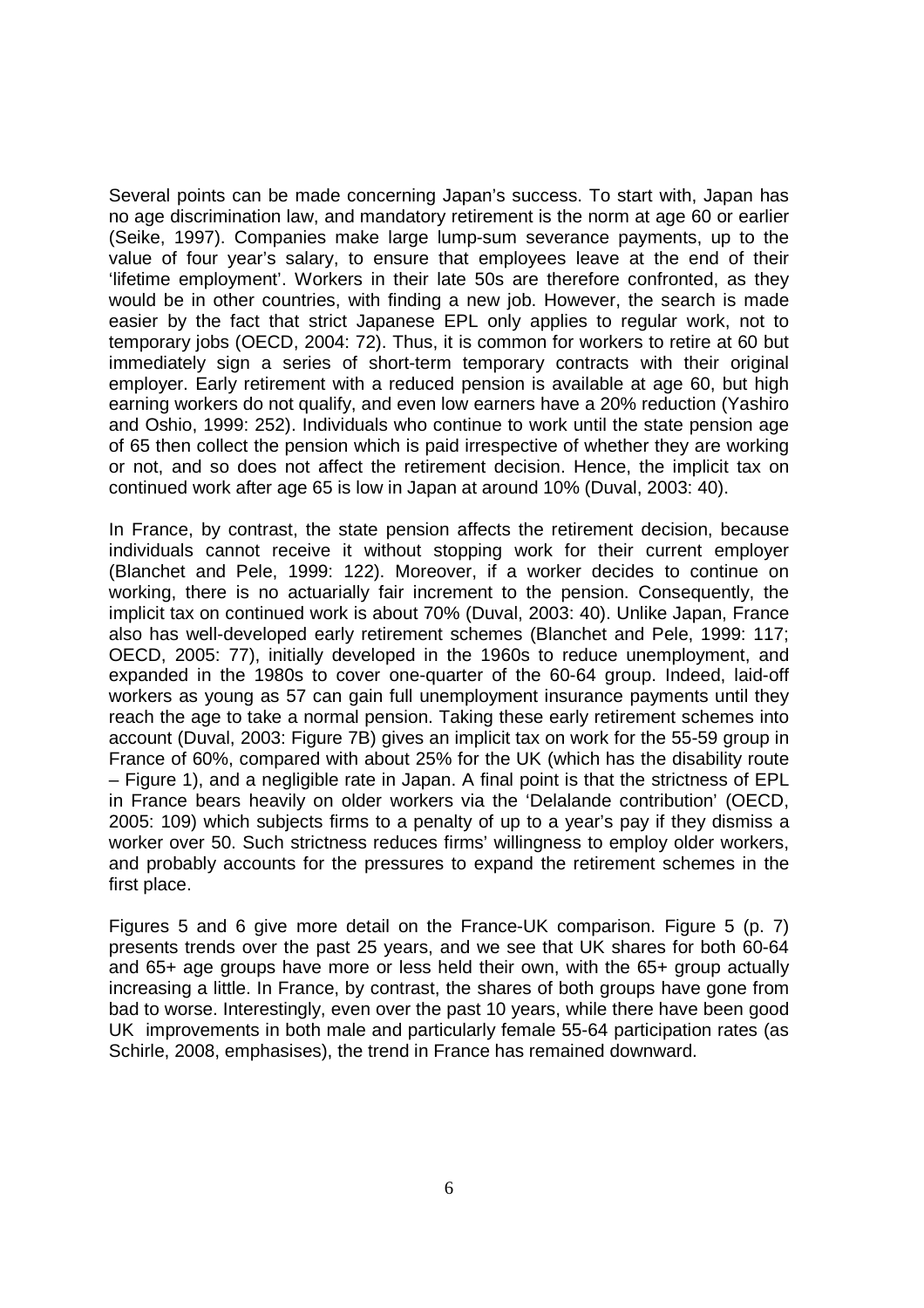

**Figure 5: Change in labour force participation of older male workers in the UK and France** 

**Figure 6: Changes in labour force participation of young (20-24) and old ( 60-75) male workers relative to prime age, UK and France** 



Figure 6 compares the fortunes of another outsider group, young workers (15-24), with older workers. Here, we express changes 1980-2005 in the workforce share of both of these groups relative to prime age workers (the same calculation is made in Bertola et al., 2007). Thus, we see that over the past 25 years, the UK has experienced deterioration in the position of young workers, but older workers have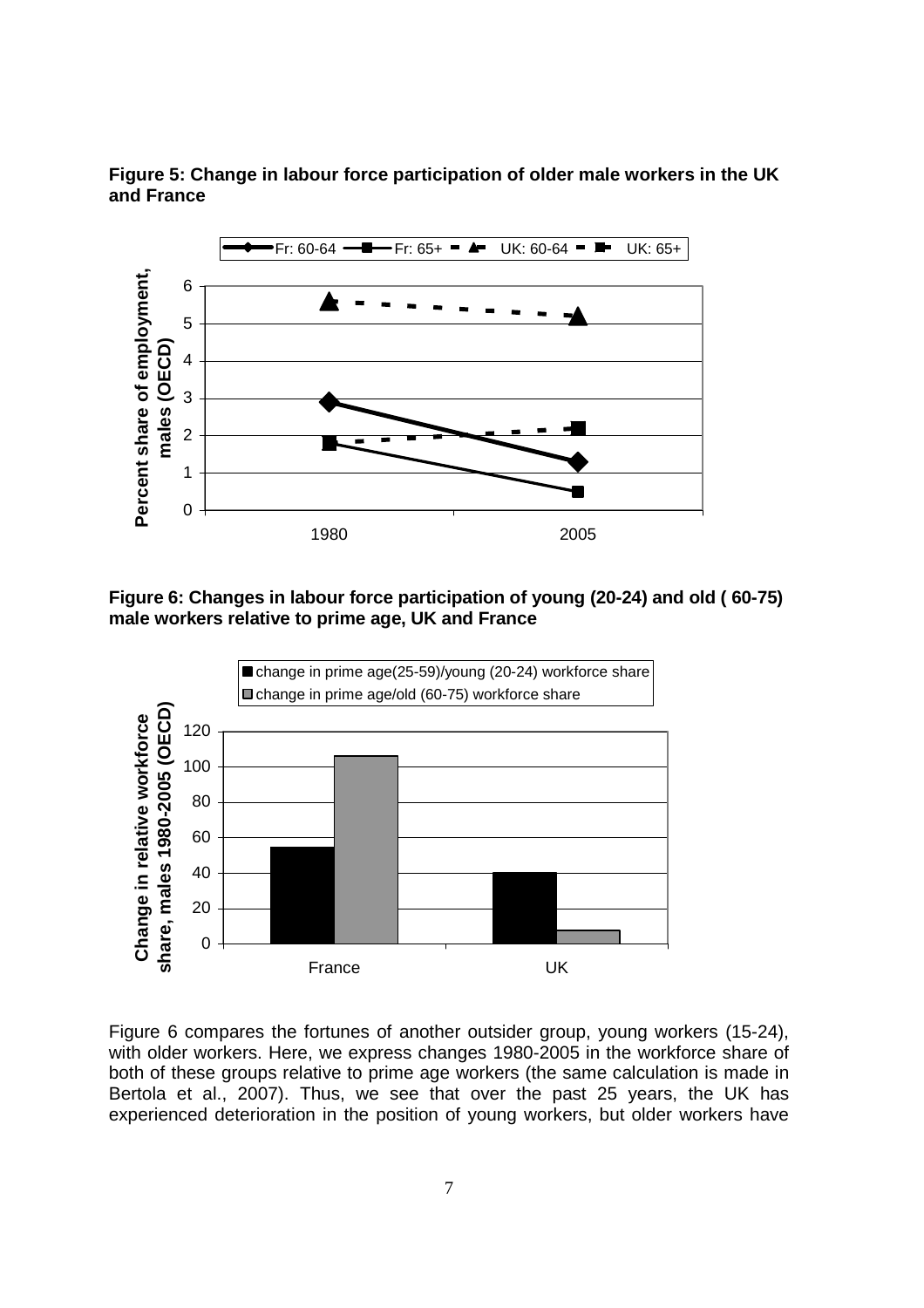more or less held their own. In contrast, French prime age workers have increased their labourforce share by about 50% relative to young workers, and by a dramatic 100% relative to old. This figure underlines how badly the French labour market performs for older workers.

Finally, Figure 7 shows trends for the USA. We see that labour force participation rates have risen for both the pre-retirement 60-64 group and the 'retirement' 65+ group. (For simplicity, only males are shown, but the trends are similar for women.) These trends are somewhat better than those for the UK (Figure 5). Moreover, the share of full-time workers has increased at all older ages in the USA. Changes in the nature of social security seem important in accounting for these trends.

#### **Figure 7: Changes in labour force participation of older men, USA 1994-2007**



(Note: Trends for female workers are similar)

Let us consider the changes for the 60-64 and 65+ groups in turn. For the 60-64 age group, early retirement has become more costly because of the change toward defined contribution private pensions (away from defined benefit pensions) and the increasing costs of health insurance (Medicare begins no earlier than age 65). For the 65+ group, first, there has been the increase in the normal retirement age under social security from 65 to 66 in the years previous to 2008. Moreover, it will increase further reaching 67 for those born after 1960. Second, the elimination of the earnings test (which reduced benefits by 1 dollar for every 3 dollars earned above a modest limit) for beneficiaries at or above the normal retirement age increased the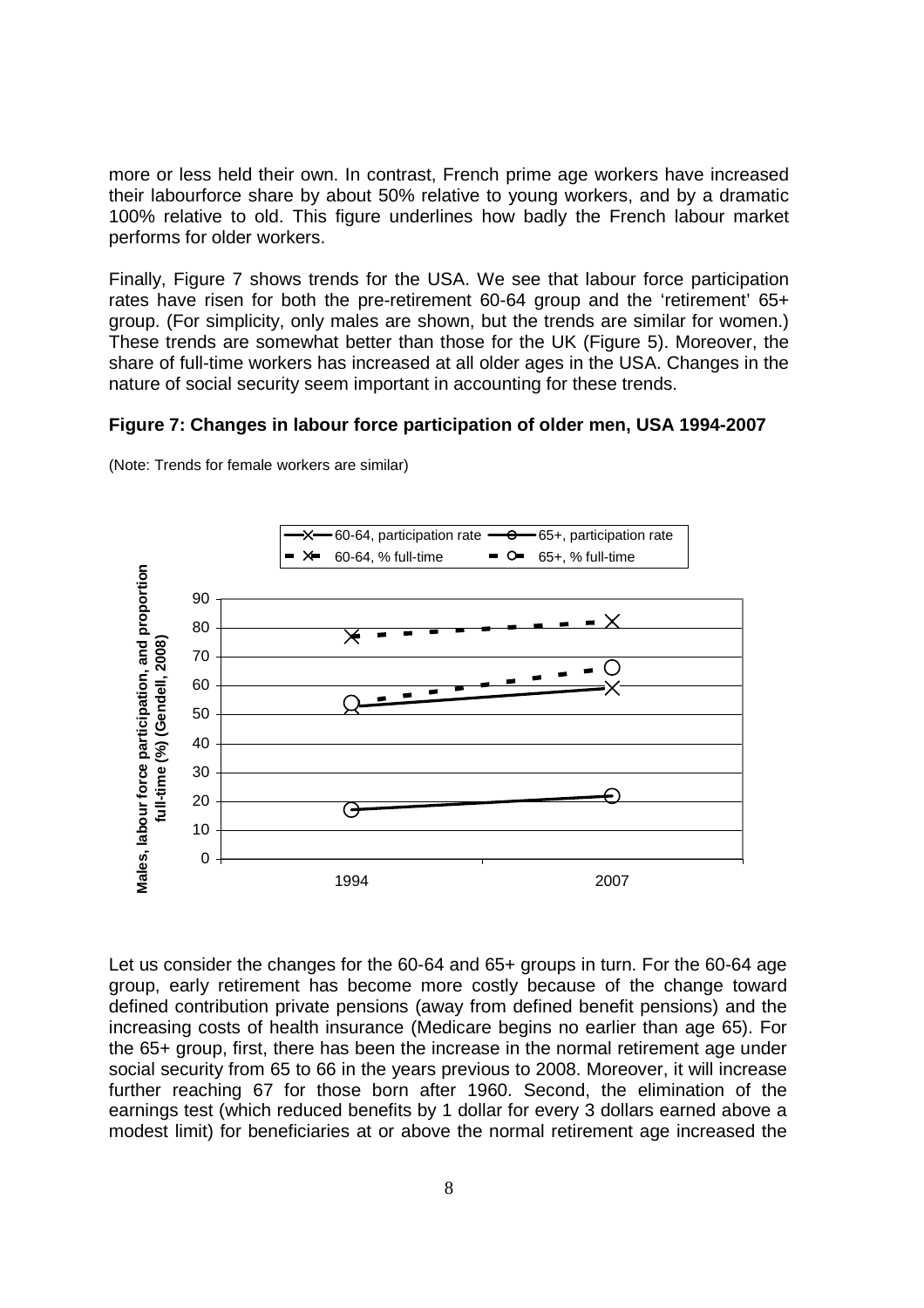incentive of those drawing a pension to remain working. This test remains in place for those taking early retirement, further discouraging the taking of early retirement. Third, actuarial changes in social security have increased the benefits of delayed retirement up to age 70.

A further important factor working in the opposite direction appears to have been age discrimination law. While the US laws forbid mandatory retirement, they also increase the firing costs of older workers with the usual EPL result that employers become reluctant to hire the protected group in the first place. There are admittedly conflicting results here. Neumark and Stock (1999) find that state-level age discrimination laws increase the employment of old people – perhaps by reducing dismissals. On the other hand, Lahey (2006) finds that state age discrimination laws result in fewer older workers being hired, and in an increase in the proportion opting for retirement. We will discuss the results in more detail below, suffice it to say here that strengthening of job rights for the older employed may come at a cost to outsiders (see also Adams, 2004).

#### **The economic underpinnings**

Let us now consider in more detail the economic underpinnings. Table 1 categorises the major forces operating under supply-side and demand-side headings. This table examines basic free market forces that we assume are always operative. Table 3, considered later, will look at forces that are susceptible to policy, the laws affecting taxes, or union power, and of course age discrimination law. We will work through Table 1's entries in turn, starting with the supply-side.

| Supply-side:                                                                              | Demand-side:                                                                                                                                                                     |
|-------------------------------------------------------------------------------------------|----------------------------------------------------------------------------------------------------------------------------------------------------------------------------------|
| (Factors reducing older worker labour<br>supplies)                                        | (Factors reducing firms' demand for older<br>workers)                                                                                                                            |
| Health problems                                                                           | Fixed costs of hiring and training:<br>$\bullet$<br>weigh on older hires more due to their<br>shorter expected tenure (Hurd, 1996)                                               |
| Increasing tastes for leisure with age<br>(Zabalza et al. 1980, Blau and Shvydko<br>2007) | • Team work: cannot accommodate<br>shorter hours required by older workers<br>(Hurd, 1996; Delsen, 1996)                                                                         |
| Older workers less adaptable<br>(O'Mahoney & Peng 2008)                                   | Deferred pay incentive schemes: linked<br>$\bullet$<br>to mandatory retirement (Lazear, 1981)<br>and low hiring of older workers<br>(Hutchens, 1986; Daniel and Heywood<br>2007) |
|                                                                                           | Specific training: less profitable for older<br>workers (Hu, 2003)                                                                                                               |

#### **Table 1: Demand and supply forces causing retirement**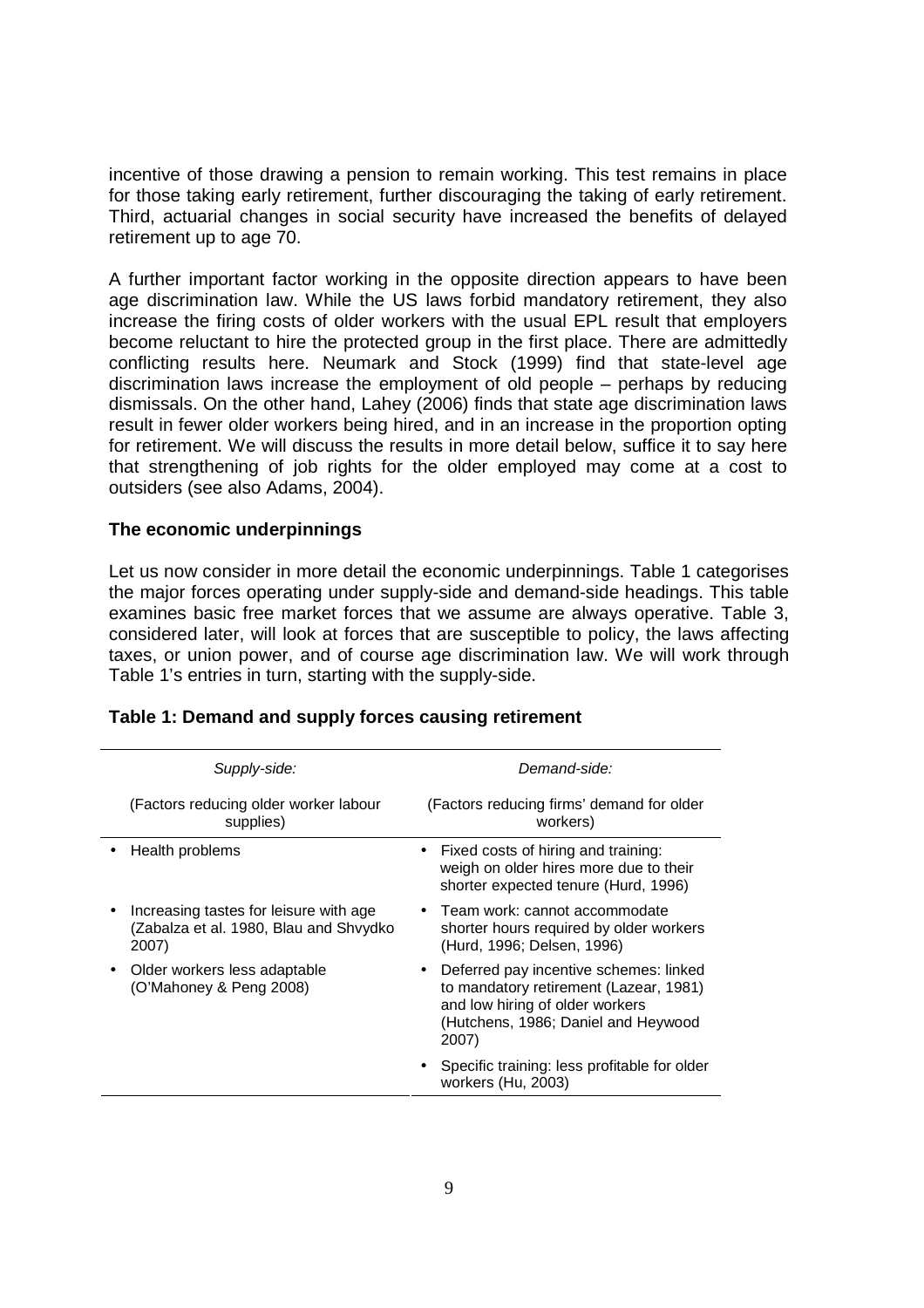Starting with health problems, these are a constant, likely to be broadly similar across countries, and over time. Of course, individual health problems are clearly an important contributor to retirement and early retirement. The recent paper by Schirle (2008) shows that educated men 55-64 are more likely to be in the workforce  $$ perhaps because their health is better. UK data (Disney, 1996: 213) show poor health as being the main self-assessed reason for retirement for about half of men under 60 and one-third of women. UK retirees assign this reason more importance than financial inducement (the pension), or job finding difficulties. Admittedly, there seem to be considerable differences among countries (Disney, 1996: 216), with health being less important relative to other personal reasons in France, for example. Also Blau and Shvydko (2007: Table 1) show that while 30% of individuals aged 50+ whose health turns from 'good' to 'bad' withdraw completely from the labour market, so do 15% of individuals whose health remains good. Clearly, bad health is by no means the whole story when examining the determinants of retirement. Moreover, while an individual's health declines with age, the decline is generally gradual, not abrupt. Hence health problems cannot account for the abrupt transition to retirement, nor for the large differences among countries that we observe.

Many of the same points can be made about increasing tastes for leisure. It is common to accept (e.g. Blau and Shvydka, 2007) that as workers age they acquire a greater taste for leisure. Of course, it is difficult to observe tastes. Zabalza et al's (1980) classic early paper found age *per se* to be a strong determinant of retirement, holding constant health and many other factors including the pension that would be lost if the individual continued to work. The authors (1980: 259) then assume that this result shows the force of changing tastes, changes which are themselves determined by 'sociological' factors, which are of course vague. Gendell (2008: 52) believes, for example, that the abolition of mandatory retirement in the USA has a symbolic effect and confirms 'the propriety of continuing to work' – the law thereby modifying tastes. This reasoning sounds plausible, but points rather to the law on mandatory retirement (below) than tastes. Again, the higher proportion of old people in Japan (Yoshiro and Oshiro, 1999) who live with their children might be a sociological factor that determines tastes. Nevertheless, claiming that differences across countries flow from different tastes for leisure among the old provides no guidance as to what causes those taste differences and seems something of a copout. Taste explains everything and nothing.

Older workers also seemingly have less desire, or ability, to adapt to new methods of work, our third entry. Certainly older workers are far less likely to work in those positions and firms that use the latest technological innovations (Aubert et al, 2006). Such a pattern might follow from their shorter investment horizons. It is perhaps also linked to apparent changes in tastes just discussed. Older workers do receive less training as measured in surveys such as the European Labour Force Surveys. For example, of UK workers aged 50+ just 9.5% had 'received some education or training in the previous month' compared with 18.9% for those aged 25-49 (Funk, 2004: 31). OECD data (2006: 75) show this difference to be true for all the OECD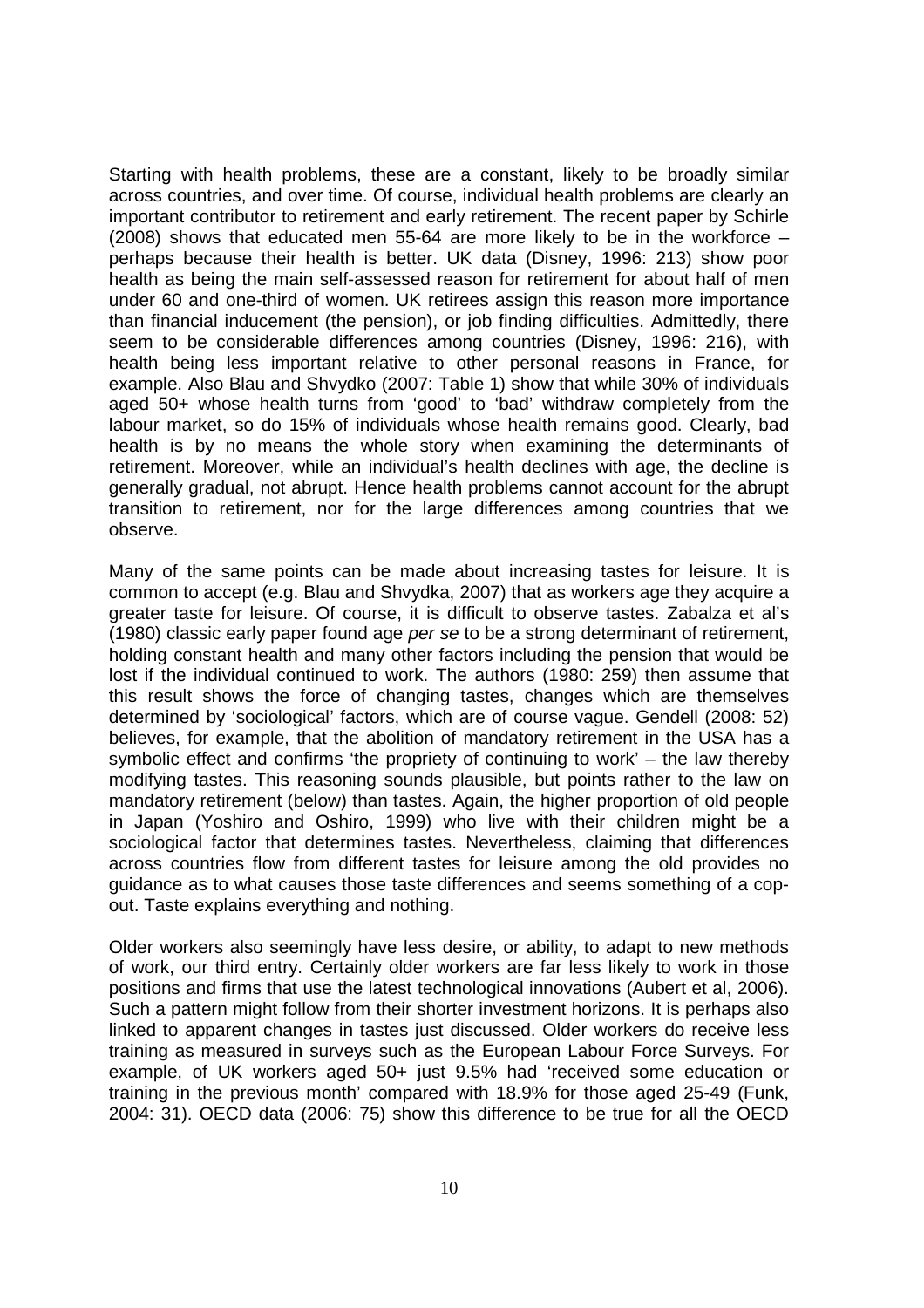countries they consider (unfortunately omitting Japan). At the same time, O'Mahony and Peng (2008: 18) make the interesting finding that many workers reject training offers, and that the rate of rejection is much higher among older workers, reaching 80% for the unskilled group.

Older workers, then, might seem to be 'powering down' and preparing for retirement. However, we must remember that such powering down and lack of adaptability itself might be a response to imperfections in the old age labour market. The OECD (2006: 75) finds that countries with a high average retirement age also have a high rate of training of old relative to young workers. In other words, lack of adaptability may not really be causal. Older workers that know they do not face mandatory retirement and imagine a longer period of phased retirement will have longer investment horizons and will be more likely to engage in training and make adaptations. The trail thus returns to what limits phased retirement.

Let us turn next to fixed costs, the first entry on the demand-side. Hurd (1996) gives a comprehensive treatment of the fixed costs problem for older workers. When firms hire, they must incur costs both when hiring/selecting workers to fill jobs and when training the workers. These costs are per head and make workers on part-time hours more expensive since the costs can be spread over fewer hours. Hurd (1996: 26) also adds company health insurance premiums to worker fixed costs, since insurance companies charge premiums on a per worker rather than per hour basis (an ill worker's claim, whether part- or full-time, is just as costly). He derives an average figure for fixed costs of 25% of full-time total labour costs, and this percentage would of course be higher for older workers because of the health element.

If older workers wish to phase their retirement, and move into part-time work, they must accept a large reduction in pay to allow for the job's fixed costs. While this reduction in earnings may be prohibited by the anti-discrimination rules, we note, more generally, that if wages are inflexible, few new part-time openings will be available. (It might be worth noting in this context that part-time work opportunities are low in France, but high in Japan. Yet part-time work is just as low in the USA as in France, which undermines a simple linkage between availability of part-time jobs and better participation of older workers.) The problem of fixed costs could therefore explain why pay in part-time jobs is so low, putting off older workers, and thereby explaining the abruptness of the retirement transition. If, additionally, we invoke wage inflexibility (see policy factors below), few part-time jobs will be offered in any case, making an even more abrupt transition – and helping explain the country differences we observe.

The teamwork problem, the next entry, has much in common with fixed costs. If production is organised in teams, a premium is placed on being there with the team (on working time arrangements, see also OECD, 2006: 79). Part-time and flexi-time jobs then carry a pay penalty. They are also generally low skilled (Delsen, 1996), and retirees who want to reduce their hours cannot do so in a career job. Building on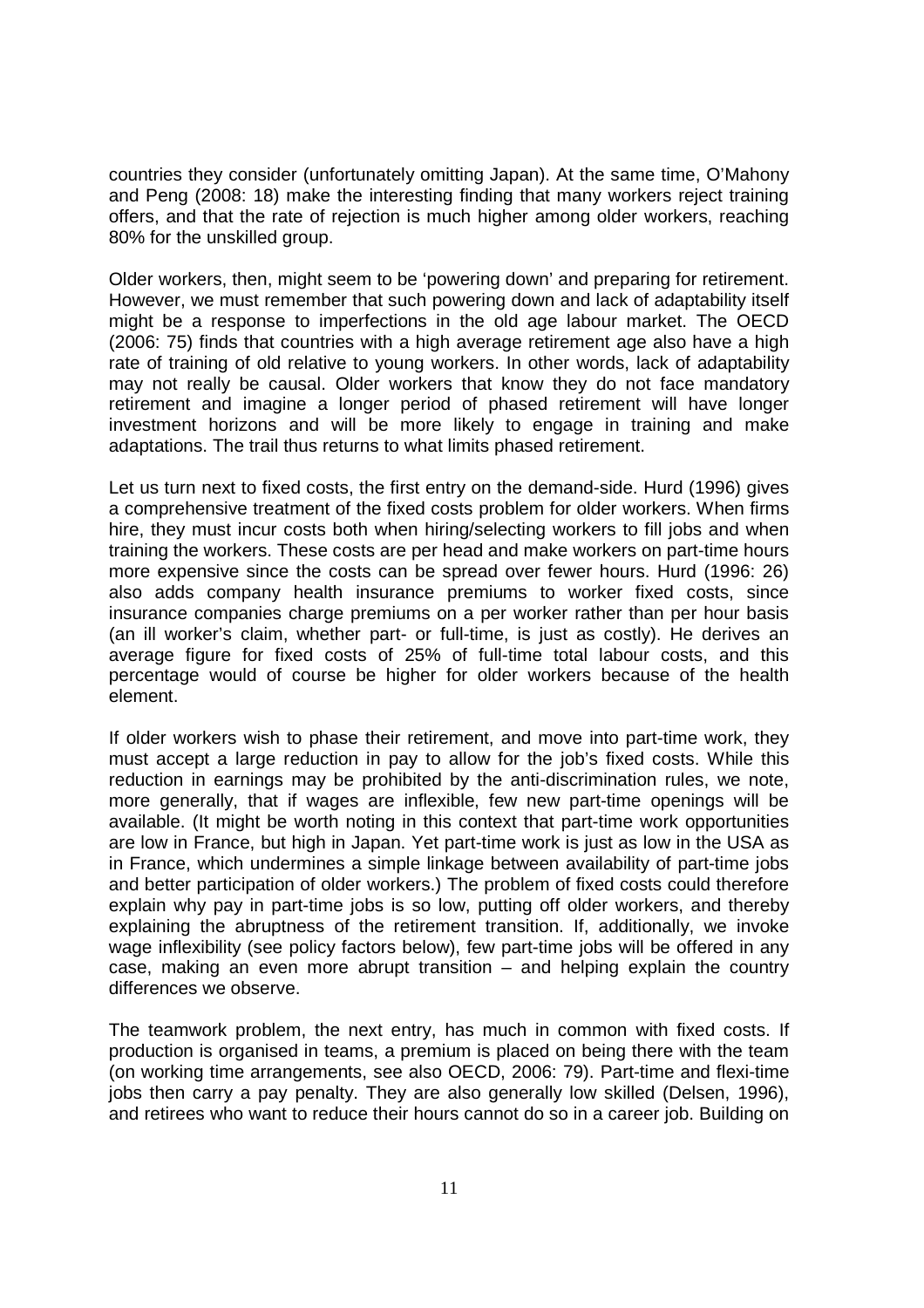the teamwork problem, Blau and Shvydko (2007) present a model in which employers have either a rigid or a flexible technology. The rigid technology is associated with team production and the need to have full time workers always present, while the flexible technology allows older workers to reduce hours of work. They argue that the share of older workers in a firm is actually a measure of how flexible that firm's technology is. Backing this view, they find evidence that these 'flexible' firms are indeed more attractive to older workers, who are less likely to leave such firms than the inflexible ones. Thus, provided that we accept that many older workers wish, for some reason, to reduce their working hours as they age, both fixed cost and teamwork forces evidently help us explain why the market for older workers differs from that for younger.

The third entry in the demand-side column concerns implicit contracts: efficient longterm contracts involving deferred pay which are important for our inquiry. Lazear's (1979) famous paper models a workplace in which fear of losing deferred pay deters worker shirking, increases productivity and generates long-term employment relationships. Older workers earn more than their marginal product (with the company pension as final payoff), while young workers earn less. In this view the firm does not hire older workers because their shorter employment horizon means they are less well motivated by delayed compensation. $3$  Such deferred pay contracts ('Lazear contracts') are risky for workers in that the firm has an incentive to cheat and unfairly dismiss the worker later in the contract to save on the deferred pay and the pension. If workers believe that the firm may renege on the agreement, pay levels at the end of the contract must more than offset the period of low pay when a junior to compensate for the risk – 'bonding is not costless' (Hutchens, 1986: 443).

Thus, deferring pay creates fixed contracting costs and generates an incentive (similar to hiring/training costs) to hire younger workers who have more years to spread the costs over. Such contracts might explain the fact (Hutchens, 1986) that so few firms hire older workers – even while employing older workers (and binding them to stay, as in the Japanese-style lifetime employment). The suggestion that firms do not give equal chances to old and young workers in hiring of course flies directly in the face of age discrimination law. Moreover, since deferred pay will necessarily be higher than marginal productivity later in the contract a definite retirement date is required, otherwise the firm will lose. Thus, deferred pay incentive schemes explain the emphasis that firms place on mandatory retirement as well.

Table 2 summarises the results of several studies in various countries. The findings support the hypothesis that deferred pay contracts and mandatory retirement give older workers less chance of being hired. In particular, Hutchen's (1986) famous early study found that an 'opportunity index' of older worker hiring was higher in occupations and industries in which pensions, mandatory retirement and tenure were lower. These results are confirmed in several US studies, as can be seen. Daniel and Heywood (2007) have performed a similar analysis for the UK. They find

 $3$  Goldin (1986) claims, similarly, that women are less well motivated by delayed compensation because of their lower expected tenure.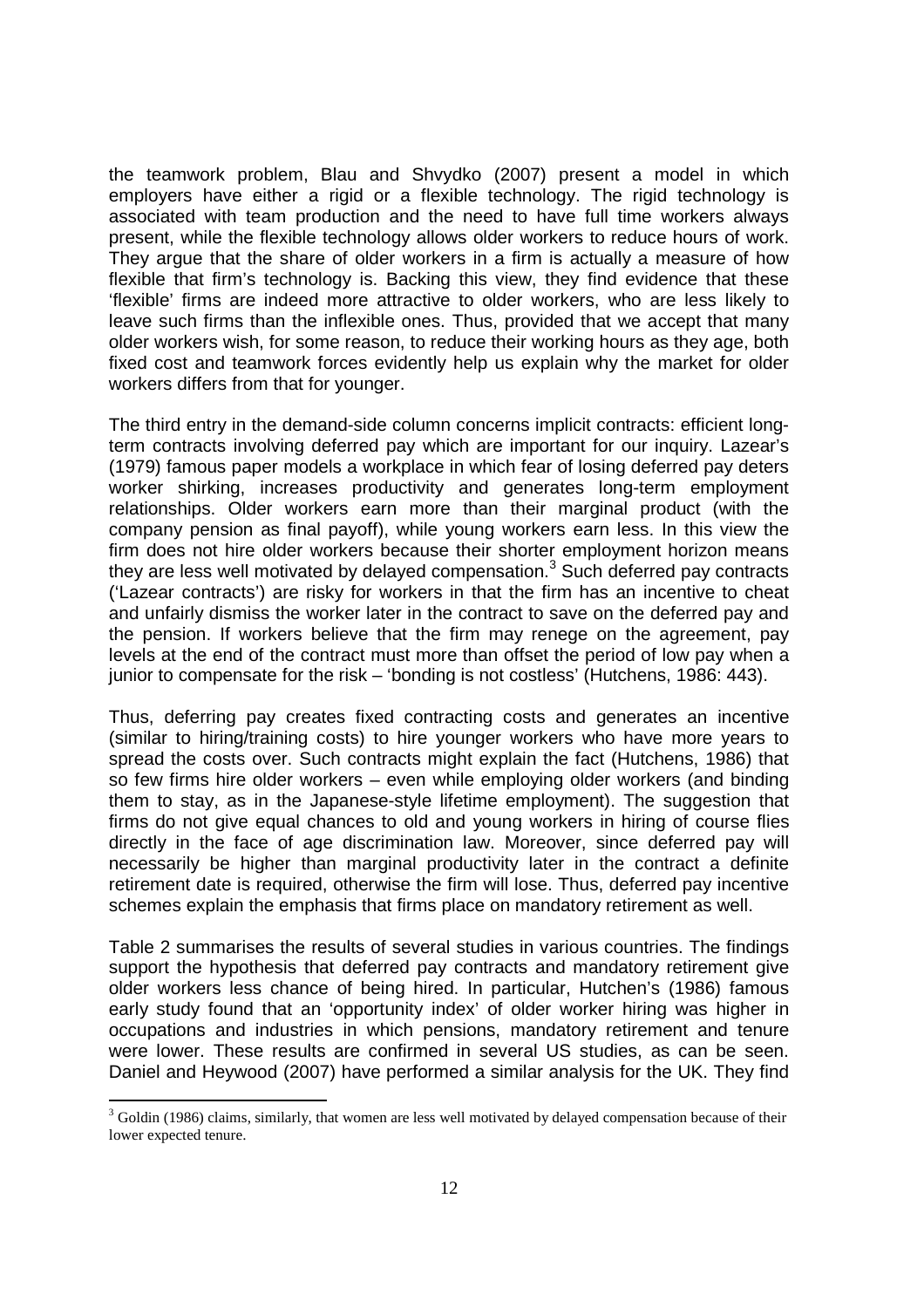that firms with pension provision, more steeply increasing wages, and with more internal recruitment (hence longer tenure, as expected with deferred pay) are less likely to hire older workers. Similar findings have been reported for Australia, Germany and Hong Kong (the Appendix gives more detail).

|                                    | Country<br>of Study     | Data Source                                                        | Dependent<br>Variable(s)                                        | <b>Key Results</b>                                                                                                                |
|------------------------------------|-------------------------|--------------------------------------------------------------------|-----------------------------------------------------------------|-----------------------------------------------------------------------------------------------------------------------------------|
| <b>Hutchens</b><br>(1986)          | United<br><b>States</b> | Labour Force<br>Survey (CPS)<br>occupation/industry<br>cells       | Pensions;<br>Mandatory<br>retirement;<br>Tenure                 | Opportunity Index* is a<br>negative determinant of each<br>measure of back-loading                                                |
| Scott et al.<br>(1996)             | United<br><b>States</b> | Original Survey of<br>Firms:<br>Labour Force Survey<br>(CPS)       | Share of Older<br>Hires;<br>Whether or not a<br>new hire is old | Firm contribution to health<br>insurance reduces share;<br>Provision of health insurance<br>reduces probability of older<br>hires |
| Hirsch et<br>al. (2000)            | United<br><b>States</b> | Labour Force Survey<br>(CPS)                                       | Opportunity<br>Index                                            | Wage tilt within the occupation<br>and pension provision each<br>reduce the index                                                 |
| Hu (2003)                          | United<br><b>States</b> | Labour Force Survey<br>(CPS)                                       | Age at hire                                                     | Pattern of earnings at age of<br>hire and by firm size presumed<br>inconsistent with a role for<br>deferred compensation          |
| Daniel<br>and<br>Heywood<br>(2007) | United<br>Kingdom       | 1998 Workplace<br>Employment<br><b>Relations Survey</b>            | Share of Older<br><b>Hires</b>                                  | Pension provision, wage tilt<br>and internal recruitment each<br>reduce the share                                                 |
| Adams<br>and<br>Heywood<br>(2007)  | Australia               | 1996 Australian<br>Workplace Industrial<br><b>Relations Survey</b> | Age at hire                                                     | Wage tilt within establishment<br>reduces age at hire                                                                             |
| Heywood<br>et al.<br>(2008)        | Germany                 | 2002 Hanover Firm<br>Panel                                         | Managerial<br>willingness to<br>hire older<br>workers           | Private pensions and deferred<br>share ownership both reduce<br>willingness                                                       |
| Heywood<br>et al.<br>(1999)        | Hong<br>Kong            | Original<br>Establishment<br>Survey                                | Managerial<br>willingness to<br>hire older<br>workers           | Pension provision and average<br>tenure each reduce both the<br>share and the willingness                                         |

|  |  |  |  |  | Table 2: Empirical studies on deferred compensation and the age of hires |
|--|--|--|--|--|--------------------------------------------------------------------------|
|--|--|--|--|--|--------------------------------------------------------------------------|

Note: Central results only provided, but note that each study has wide variations in measurement, specification and results. Hutchen's (1986) opportunity index is the share of older worker hires as a proportion of the share of old workers, calculated by occupation and industry. Modern research calculates the index using firm data.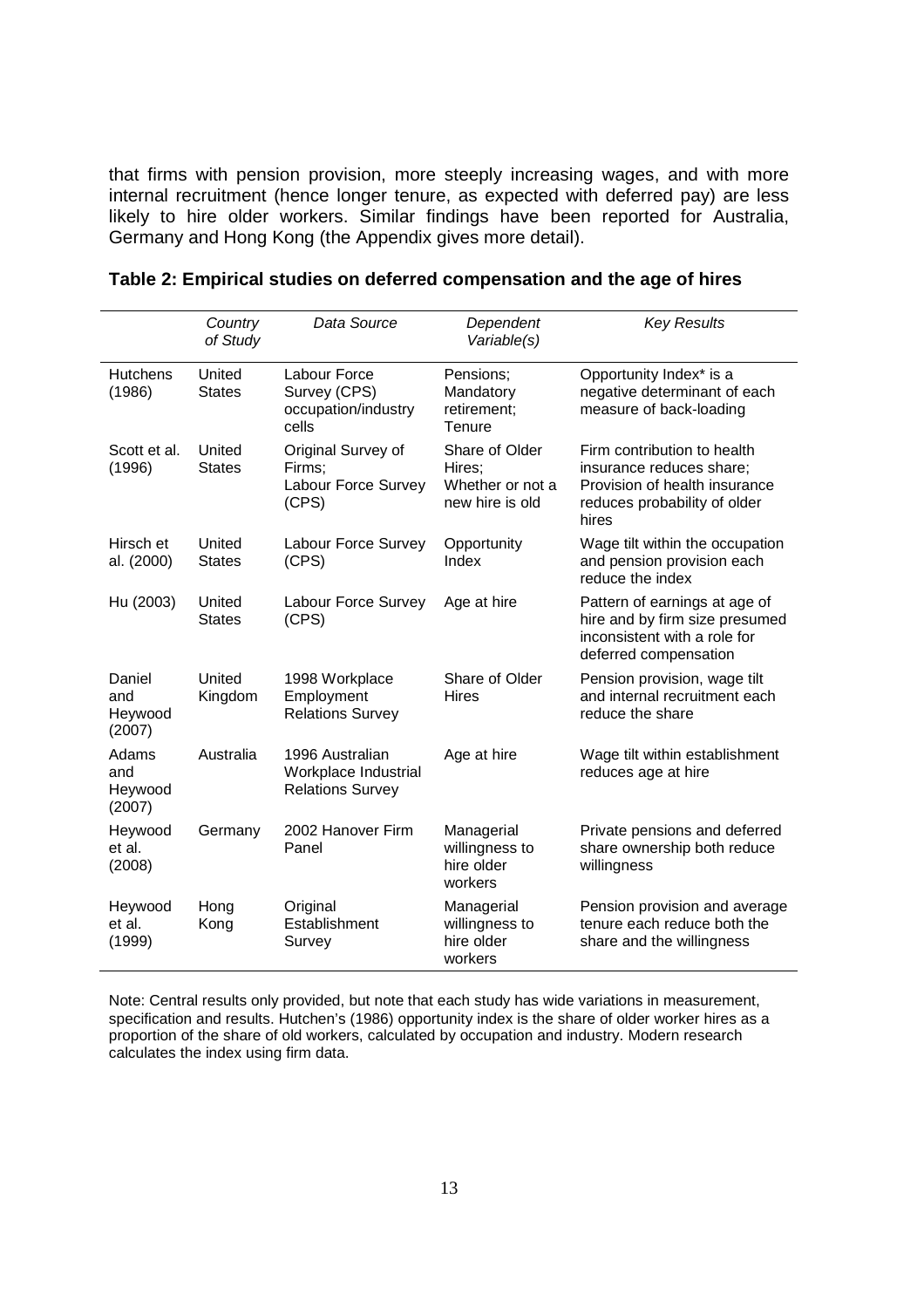The final demand-side free-market force given in Table 1 is specific training. The need for specific training disadvantages older workers simply via the usual fixed-cost argument (Oi, 1962), that the costs of training can be spread over a longer period for young workers, making them cheaper. In particular, Hu (2003) finds that large firms are particularly likely to hire young workers, which he ascribes to larger firms' greater propensity to train. The management literature presents a variation on this theme, arguing that older workers accumulate not only specific training in the techniques of their firms but also in its 'managerial culture'. Once separated from their firm, such cultural knowledge actually makes them less valuable than new workers as they require retraining, which is seen as more difficult than original training (Thomas and Ong, 2002). Finally, searching for a good job match is costly (Hurd, 1999: 37), and these costs are part of a person's specific capital. Older workers changing jobs lose this capital, and cannot justify extensive searching for the best match since the payback period is too short.

Whether Lazear-type deferred pay contracts, or specific training problems are more important in reducing hiring of older workers is a matter of debate. It is difficult to measure labour productivity. However, pioneering US work using supervisors' evaluations to measure productivity (Medoff and Abraham, 1980; 1981) suggests that productivity growth within firms is less than earnings growth, as required by the Lazear contract. This result has since been replicated for Italy (Flabbi and Inchino, 2001) and the Netherlands (Dohmen, 2004). In addition, Barth (1997) shows that in payment methods that do not require deferred pay contracts for motivation, such as piece rate schemes, there are negligible if any return to firm seniority. This result, combined with his evidence that the steepest wage profiles are not associated with the greatest training requirements, causes him to emphasise Lazear-type contracts rather than human capital as the reason for increasing seniority wage profiles. Moreover, Neumark and Stock (1999) found that US states with their own (early) age discrimination laws have steeper age-earnings profiles than other states. They take this remarkable result to imply that age discrimination laws reduce the risk of firms wrongfully discharging older workers, thereby lowering the contracting costs of long-term efficient contracts. This result implies that deferred pay contracts are in fact pervasive. In practice, of course, the hiring of older workers will be low both in jobs where monitoring difficulties require deferred pay contracts, and where much specific training is required.

## **Policy-induced forces**

We now turn to Table 3, which considers policy factors affecting the market for older workers. Again, we will work through these entries in turn, taking first the supply side 'tax force' and early retirement/disability policies.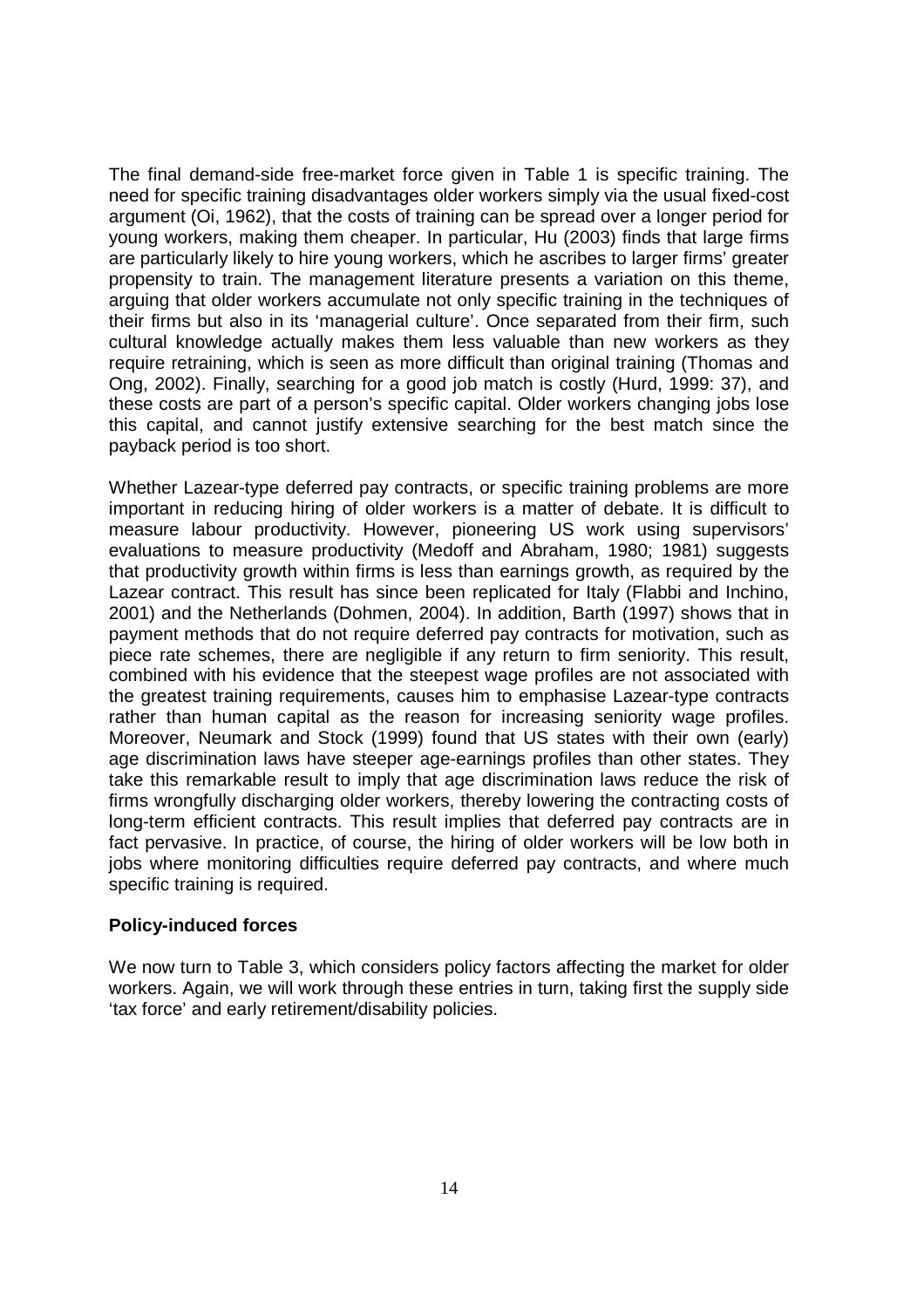| Supply-side:                                                                                                                                                                     | Demand-side:                                                                                                                                                |
|----------------------------------------------------------------------------------------------------------------------------------------------------------------------------------|-------------------------------------------------------------------------------------------------------------------------------------------------------------|
| The 'tax force':<br>high implicit taxes on continued work<br>once social security eligibility age is<br>reached, plus early eligibility (Gruber<br>and Wise, 1999; Duval, 2003)) | Strict EPL:<br>means older hires shunned (Daniel and<br>Siebert, 2005; OECD, 2006)<br>• Age discrimination legislation:<br>- might act as EPL (Adams, 2004; |
| Rules against working while receiving a<br>pension (Treasury, 2002)                                                                                                              | Lahey, 2006; but see Neumark and<br>Stock, 1999)<br>- might reinforce mandatory retirement                                                                  |
| Union power:<br>unfavourable for older workers, e.g.<br>seniority wages set older worker wages<br>high (Bertola et al., 2007)                                                    | (UK Age Regulations, 2006)                                                                                                                                  |

## **Table 3: Policy factors influencing retirement**

The 'tax force' is Gruber and Wise's (1999: 30) term for the burden of implicit taxes on continued work between ages 55 and 70. We have referred to such implicit taxes above to explain different country retirement rates. Policies raising state retirement benefits, or lowering eligibility ages including early retirement/disability programmes increase implicit taxes on working. Thus, Gruber and Wise (2002: 24) estimate that delaying the age of benefit eligibility by 3 years increases the proportion of men 56- 65 working by as much as 36% over the long run. In a similar vein, Duval (2003: 22) finds that changes in implicit tax rates and standard retirement ages explain about one-third of the trend decline in older males' participation in the OECD 1970-2000.

A further important policy is restricting employees from drawing incomes from state and/or company pensions while working, or not providing fair pension increases if a person decides to defer retirement and work on. An actuarially fair increase would ensure the annual pension payment increases by about 7% for every year's deferment (Duval, 2003: 23). In fact, when it comes to state pensions (Disney and Smith, 2002), countries such as Portugal and Spain have made receipt conditional on withdrawal from work. France, for its part, while instituting a 'pension reform' in 2003 (OECD, 2005: 75), still requires workers to take a 6 month break after beginning their pension before returning to the same employer, and places a limit on the combined income from pension and work. France, in fact historically relies much more on 'early retirement', and will probably continue to do so. In the UK, at least it has been possible to combine the state pension with work since 1989 (and in the USA since 2000, when the earnings limit was removed).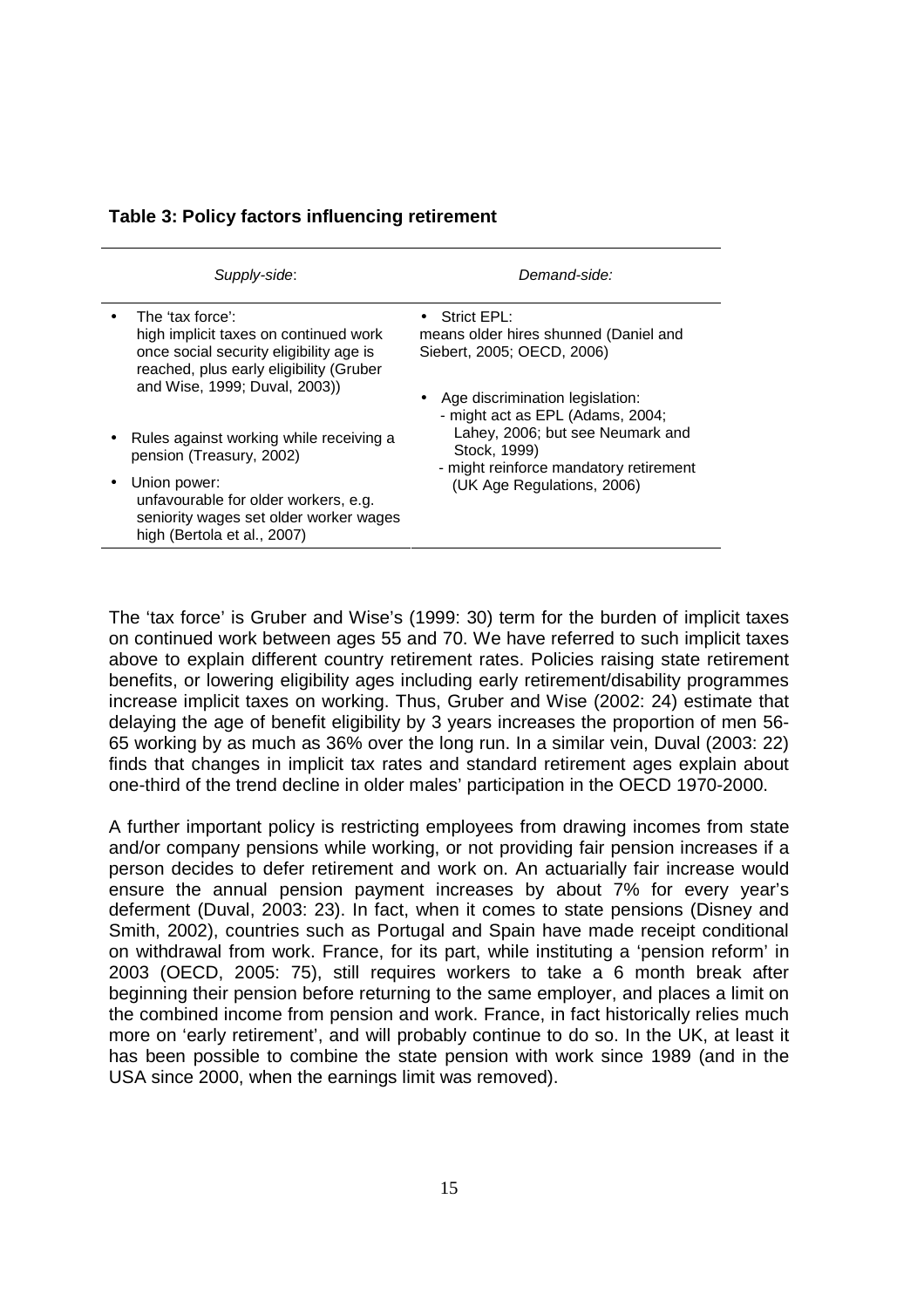However, with regard to company/occupational pensions, in both the UK and USA there are tax rules that make it difficult to combine work and pension, though the position is improving. Such rules have forced people to resign from their main work, and then seek part-time work which, as we have shown above, is bound to be offputting and often leads to abrupt retirement. In fact in the UK (DWP, 2007: 8), it was not until the Finance Act of 2004 (in force on 5 April 2006), that the tax rules governing registered pension schemes permitted a person reaching normal minimum pension age (50 until 2010, 55 thereafter) to draw their pension and remain in their employer's service. The rationale for these rules appears to have been an 'unreasonable fear' (Booth and Cooper, 2003) that tax revenue would be lost, since contributions are tax deductible. However, in 2002 the Treasury (2002: 4) admitted that these rules were 'outmoded' and the government (DWP, 2002: 8) said it is 'determined to do more for those in employment who are prevented by tax rules from carrying on working.' Still, it is up to the trustees of the various schemes themselves to make the change, and the process has been slow (Labour Research, 2008: 28) due to worries about the effects of the new Age Discrimination Regulations (see below). At least policy is moving in the right direction.

In this respect, the UK may be ahead of the USA where most pension plans cannot make payment to current employees until the plan's normal retirement age of 65. Moreover, suspension rules in the USA mean that those working beyond normal retirement age with their career employer usually cannot access retirement benefits (see Penner (2002) on both points).

The final policy entry in the supply-side column is union power. Recent work by Bertola, Blau and Kahn (2007) using a 17 country OECD dataset with a long time period 1960-1996, has found strong adverse effects of union power for 55+ workers' participation. In this work they measure power by union membership, collective bargaining coverage, and also bargaining coordination. All have negative effects on older workers' participation – and on younger workers – while leaving prime age workers unaffected. These results hold constant major features of country pension systems such as the retirement age, and pension replacement rate, as well as the unemployment rate, EPL, total tax wedge, and the unemployment and disability replacement rates in an equation reminiscent of Nickell's (1997) famous paper on labour supply also using a (smaller) OECD country dataset. They explain the results in terms of unions rationally pricing out of the workforce those groups which have good non-employment alternatives like subsidised retirement. According to these results, our comparison above (see Figure 4) of the UK with France, chimes in with the high bargaining coverage in France helping explain its low participation.

Interestingly, there is no evidence in Bertola, Blau and Kahn's (2007) results that bargaining coordination reduces the adverse effects of union power. Nickell's (1997) earlier results had found such a reduction which occurred, he argued, because coordination prevented leapfrogging union wage claims generating inflationary pressure. This result led Nickel and Layard (1999: 3067) to claim that a 100% unionised and collective agreement country, which was also fully coordinated had no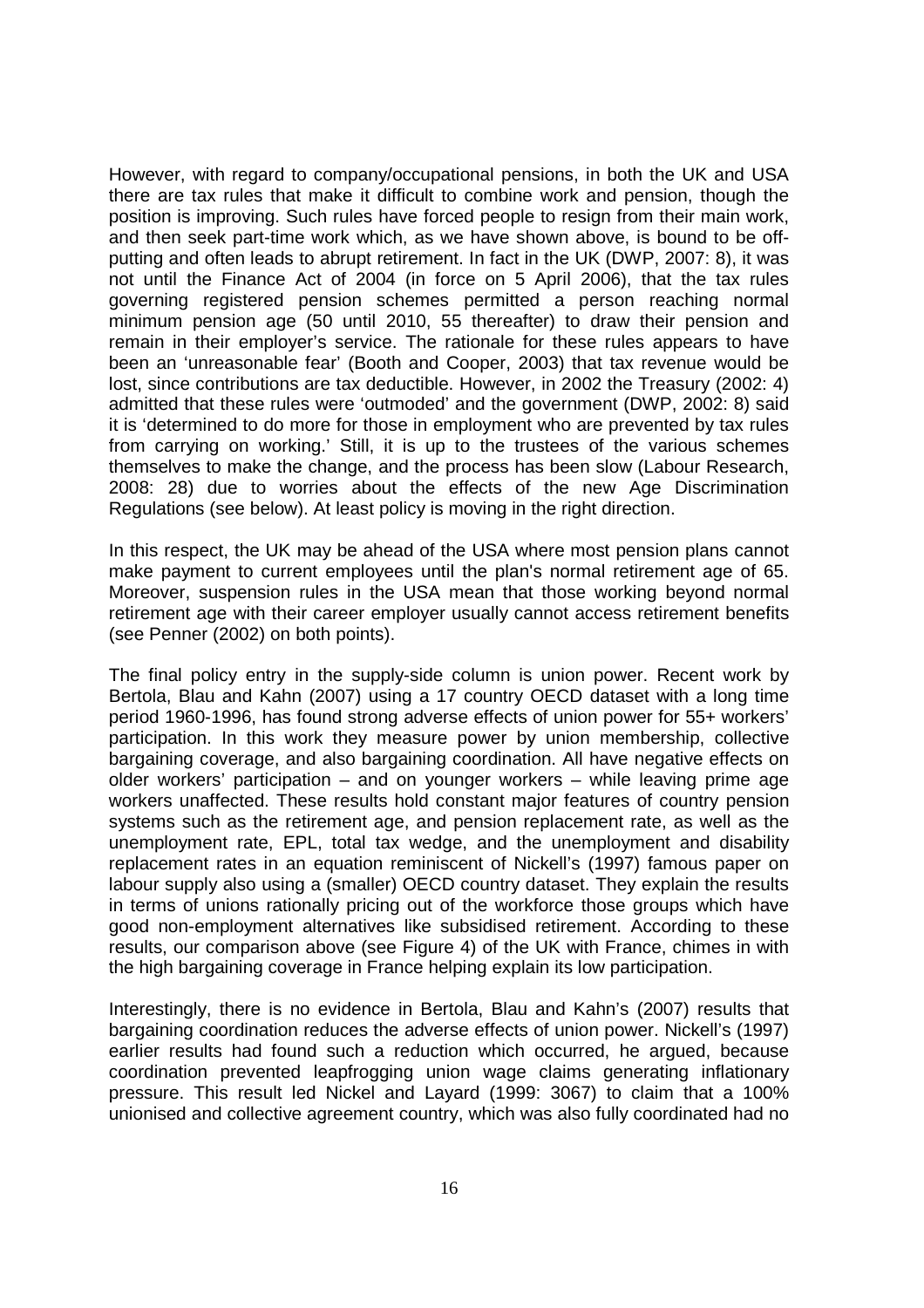worse a performance than a non-coordinated, zero-union and zero-coverage country. Thus, 'responsible' unionism was possible. No such optimistic conclusion can be made on the basis of the Bertola, Blau and Kahn (2007) study. Thus, the policy conclusion for the market for older workers is that laws reducing union power should be maintained to increase labour force participation among the old.

Moving to the demand-side column, we begin with EPL. Strict EPL is likely to reduce the hiring rate of older workers. In general, EPL reduces hiring because personnel offices have to be more 'choosy' – which is why we classify EPL as a demand side factor. Such a reduction in hiring will be matched by a reduction in firing, and while the unemployment rate need not increase, unemployment duration always will (Siebert, 2005). People will spend longer looking for work, and this means particularly the older workers who are a classic outsider group without a relevant track record, and therefore more of a risk than prime-age workers. Daniel and Siebert's (2005) study of matched plants in various OECD countries confirms this prediction. The same pattern is found in Bertola, Blau and Kahn's (2007) results. The OECD (2006: Table 3.3) study notes that strict EPL in France, such as the Delalande contribution noted above, has been linked to substantial use of early retirement schemes. The policy conclusion is therefore plain: opening up the labour market for older workers requires avoiding strict EPL.

Finally, let us consider age discrimination law, which in fact is a double-edged sword because it is a form of EPL. The UK's age discrimination law is contained in the Employment Equality (Age) Regulations (UK, 2006), brought in to give effect to the EU's framework equal treatment directive (EU, 2000). Old workers are obviously different in many ways from young, so age 'discrimination' is vital for business. The age of the worker influences the time horizon of any human capital (training) investment and also the influence of deferring compensation on effort. Hence, the Directive had the unenviable task of requiring equal treatment for the unequal, which it attempted to solve via Article 6 which allows differences of treatment on grounds of age, so long as these can be 'objectively and reasonably justified', which is a lawyer's paradise.

Thus, the Age Regulations<sup>4</sup> need a long list of situations when 'discrimination' is allowed, e.g. for seniority pay, or for redundancy pay, and have created uncertainty. Certainly, just as in the US case (Neumark and Stock, 1999), since hiring discrimination is more difficult to prove (e.g, for lack of comparators), most cases are likely to revolve around dismissal. With heightened risk of litigation when dismissed or with the implicit decision to retain older workers regardless of productivity, we can therefore expect older workers to find it more difficult to be hired. Indeed, US results (Lahey, 2006) find that older workers in states with age discrimination laws work around 2 weeks less a year and have 13% retired compared with 11% in states without the laws.

<sup>&</sup>lt;sup>4</sup> Our favourite is Rule 30 on the Exception for Retirement, which is said to apply to employees including 'a relevant member of the House of Commons staff, and a relevant member of the House of Lords staff'. At least they have remembered the important people.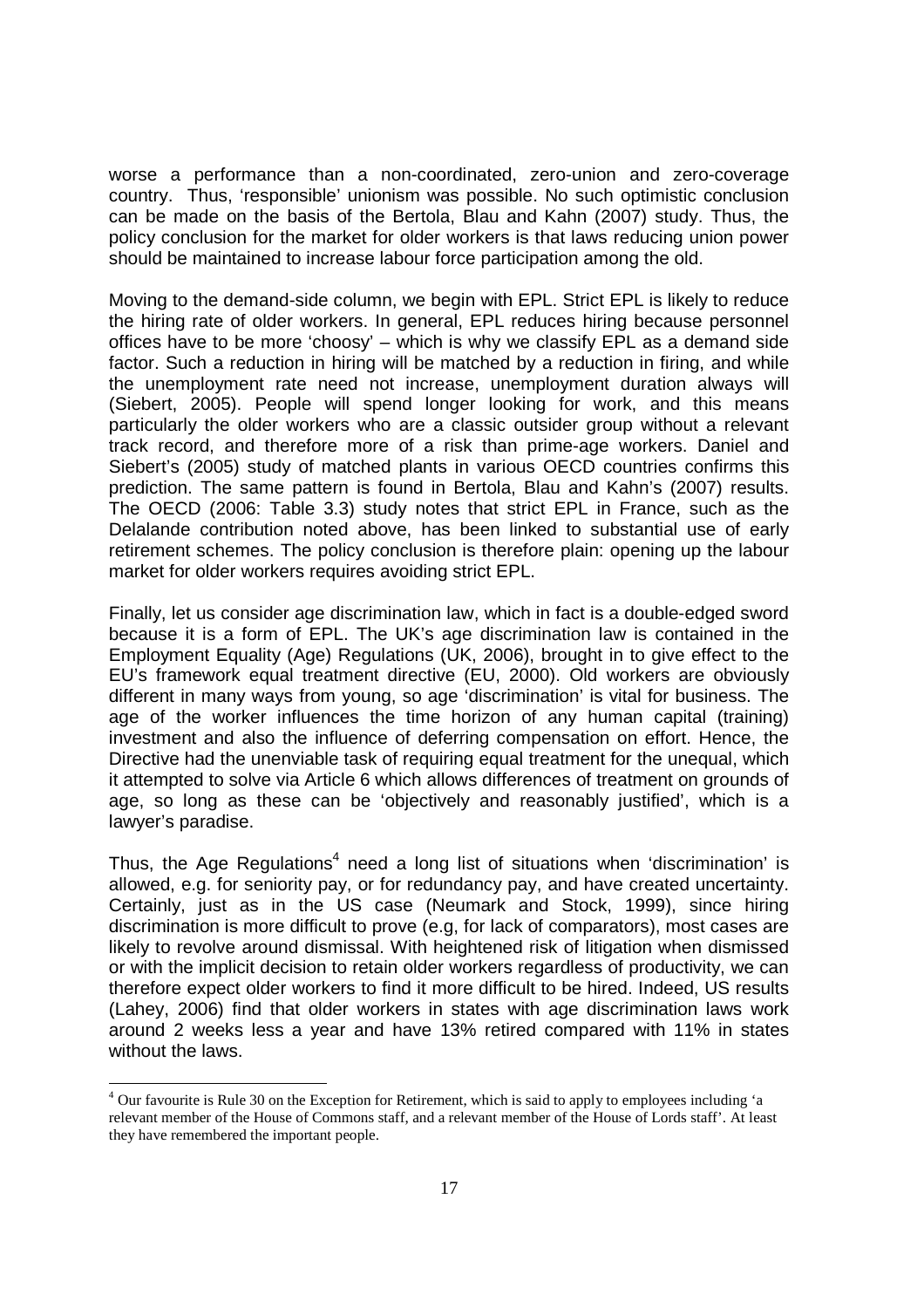The Age Regulations have also established a 'default retirement age' of 65 which has caused uncertainty and might interrupt the beneficial movement towards flexible retirement we have observed earlier. The default retirement age reduces the chance that employers will be sued for 'unfair dismissal' for not objectively justifying why they ask particular workers to retire. However, it has caused uncertainty among trustees of pension schemes who are responsible for changing the rules of their schemes to allow employees to stay on and draw a pension. Admittedly there has been some movement, with Sainsburys, for example (Labour Research, 2008: 29), now enabling staff to remain in their scheme, accrue benefits and be employed until 75. But the Department of Work and Pensions (2007) notes 'confusion' in the application of the Age regulations and their application to flexible retirement. In sum, the default mandatory retirement idea probably does not much help employers in their battle with the age regulations, and consequently harms the market for older workers in addition, as suggested in our opening quote.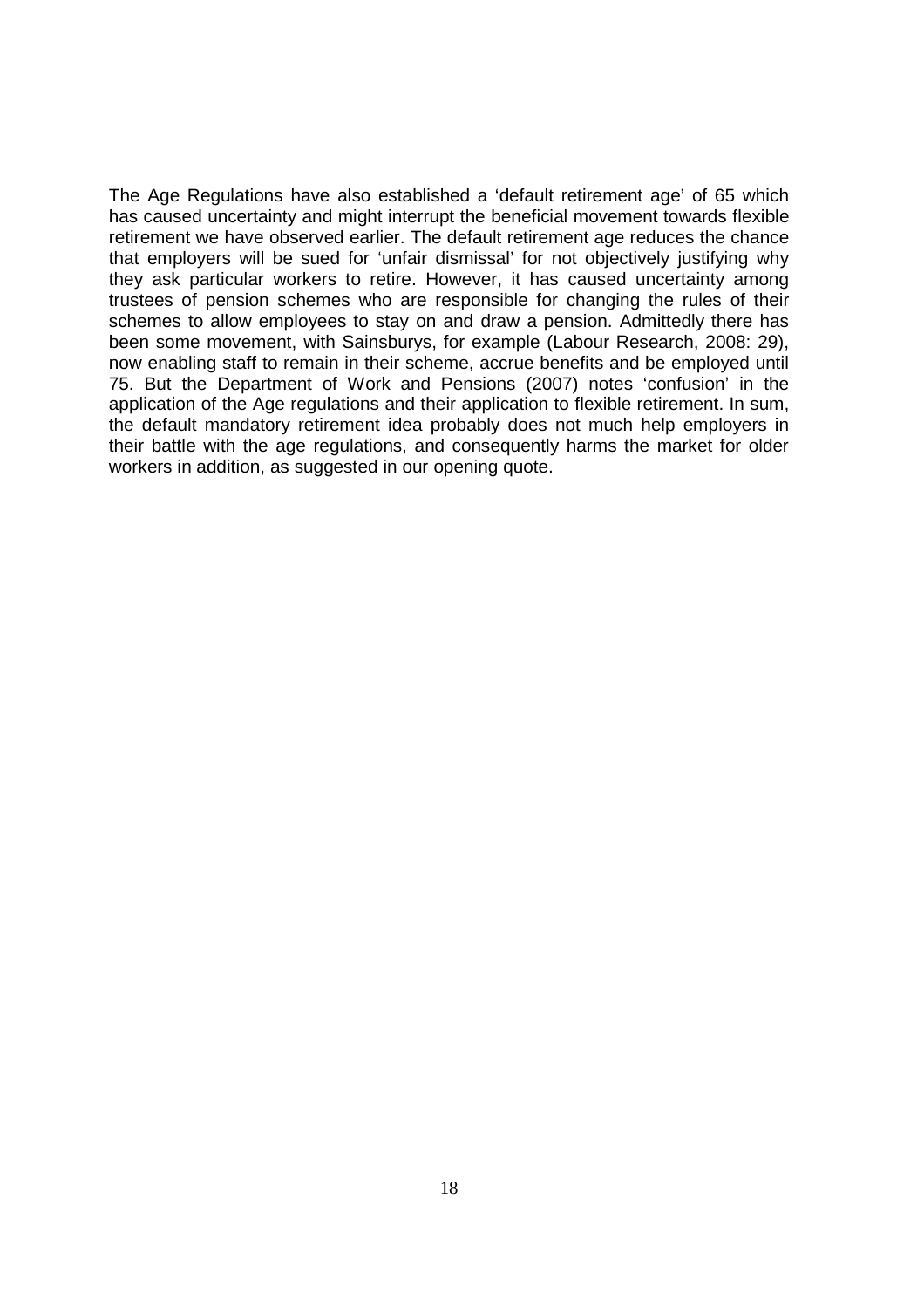## **Conclusions**

We began by asking why retirement is generally so abrupt. The short answer is that in most countries it has historically been difficult to work and receive a pension. UK pension rules, just as in other countries, discouraged on-going relationships with existing employers, despite the fact that those employers had already paid the fixed costs associated with hiring and training and it was to those firms that the workers were most valuable. The alternative of work in another business will always be poorly paid because of the hiring and training costs. Hence many choose to retire. However, the situation has changed for the better, at least in the UK. The challenge for the UK will be to continue to pursue the policy revisions begun with the Finance Act of 2004 that remove tax penalties from pensioners who choose to work.

Our presumption is that policy interventions should encourage older workers who wish to continue working to remain in the labour force. Disability laws that lead to early retirement via public pensions create a high implicit tax on working and should be reformed. As made clear, these implicit taxes are high in France and remarkably low in Japan. Strict EPL and high union collective agreement coverage also have a role to play in France's poor performance. The Japanese case is illustrative as it combines mandatory retirement at 60 with a pension, plus continuation of work fullor part-time through a series of temporary contracts. Critically, these temporary contracts are easier to structure as Japan does not have strict EPL or an age discrimination law.

We also asked at the beginning whether 'age discrimination' laws are likely to help the market for older workers. Our answer here is no. As we have noted, older workers are obviously different from younger, so discrimination is vital for business. Indeed, there is US evidence that age discrimination laws lead to less hiring of older workers, which is to be expected, since such age laws are a form of EPL. The addition of the default mandatory retirement age of 65 in the UK regulations has made the situation worse, by preventing pension schemes developing to allow flexible retirement. Hopefully the mandatory retirement age will be lifted, and the confusion caused by unhelpful age discrimination laws will subside. It is then likely that in the long run in the UK the easing of constraints on older workers working will continue.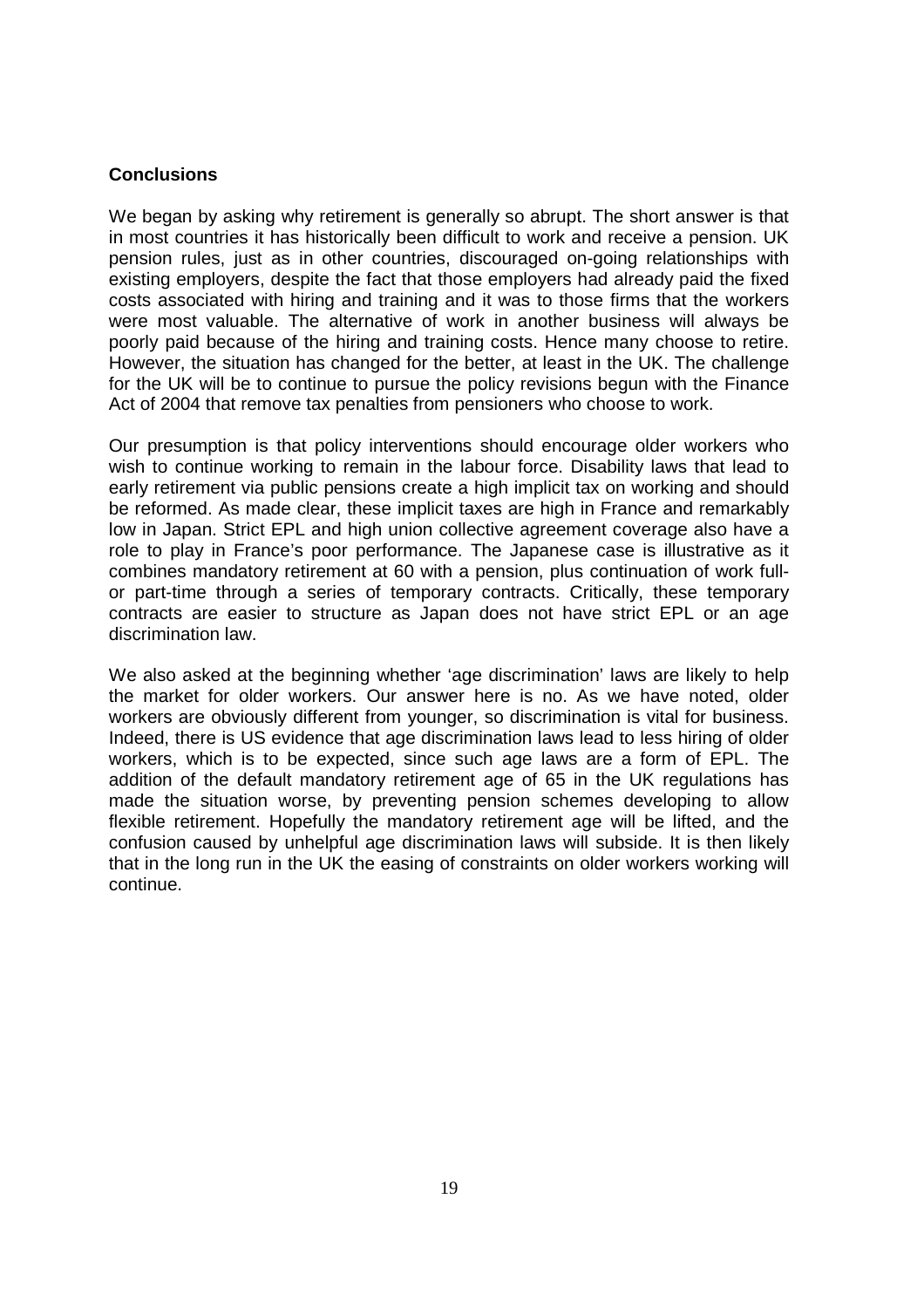# **References**

- Adams, S. J. and J.S. Heywood (2006) 'The age of hiring and eeferred compensation: Evidence from Australia', *Economic Record*, 83, 174 - 90.
- Adams, S. (2002) 'Passed Over For Promotion Because of Age: An Empirical Analysis of the Consequences', *Journal of Labor Research,* 23, 447- 461.
- Adams, S. (2004) 'Age Discrimination Legislation and the Employment of Older Workers', *Labour Economics*, 11, 219-241.
- Aubert, P., E. Caroli and M. Rogers (2006) 'New Technologies, Organization and Age: Firm Level Evidence', *Economic Journal* 116, 509, F73 – F93.
- Barth, E. 'Firm Specific Seniority and Wages', *Journal of Labor Economics*, 15, 3, 495 - 506.
- Bertola, G., F. Blau and L. Kahn (2007) 'Labour market Institutions and Demographic Employment patterns', *Journal of Population Economics*, 20, 833-867.
- Blanchet, D. and L-P Pele (1999) 'Social Security and Retirement in France' in Gruber, J. and D. Wise (eds.), *Social Security and Retirement around the World*, Chicago: University of Chicago Press.
- Booth, P. and D. Cooper (2003) 'Simplifying the Taxation of Pensions', *Economic Affairs*, 23, 3, 46-52.
- Blau, D. and T. Shvydko (2007) 'Labor Market Rigidities and the Employment Behaviour of Older workers', IZA Discussion Paper 2996, Bonn: Institute for the Study of Labour.
- Daniel, K. and J.S. Heywood (2007) 'The Determinants of Hiring Older Workers: UK Evidence', *Labour Economics*, 14, 35-51.
- Daniel, K. and W. S. Siebert (2005) 'Does Employment Protection Reduce the Demand for Unskilled Labour?', *International Economic Journal*, 19, 1- 26.
- Delsen, L. (1996) 'Gradual retirement: Lessons from Nordic Countries and The Netherlands', *European Journal of Industrial Relations*, 2, 55-67.
- Disney, R. (1996) *Can We Afford to Grow Older?*, Cambridge, Mass.: The MIT Press.
- Disney, R. and S. Smith (2002) 'The Labour Supply Effect of the Abolition of the Earnings Rule for Older Workers in the UK', *Economic Journal*, 112 (March), C136-52.
- Dohmen, T. (2004) 'Performance, Seniority, and Wages: Formal Salary Systems and Individual Earnings Profiles', *Labour Economics*, 11, 741 – 63.
- Duval, R. (2003) 'The Retirement Effects of Old-Age Pension and Early Retirement Schemes in OECD Countries', *OECD Economics Department Working Papers*, No. 370.
- DWP (2002) *Simplicity, Security and Choice: Working and Saving for Retirement*, London: Department for Work and Pension, CM 5677.
- DWP (2007) *Flexible Retirement and Pension Provision, October*. London: Department for Work and Pensions.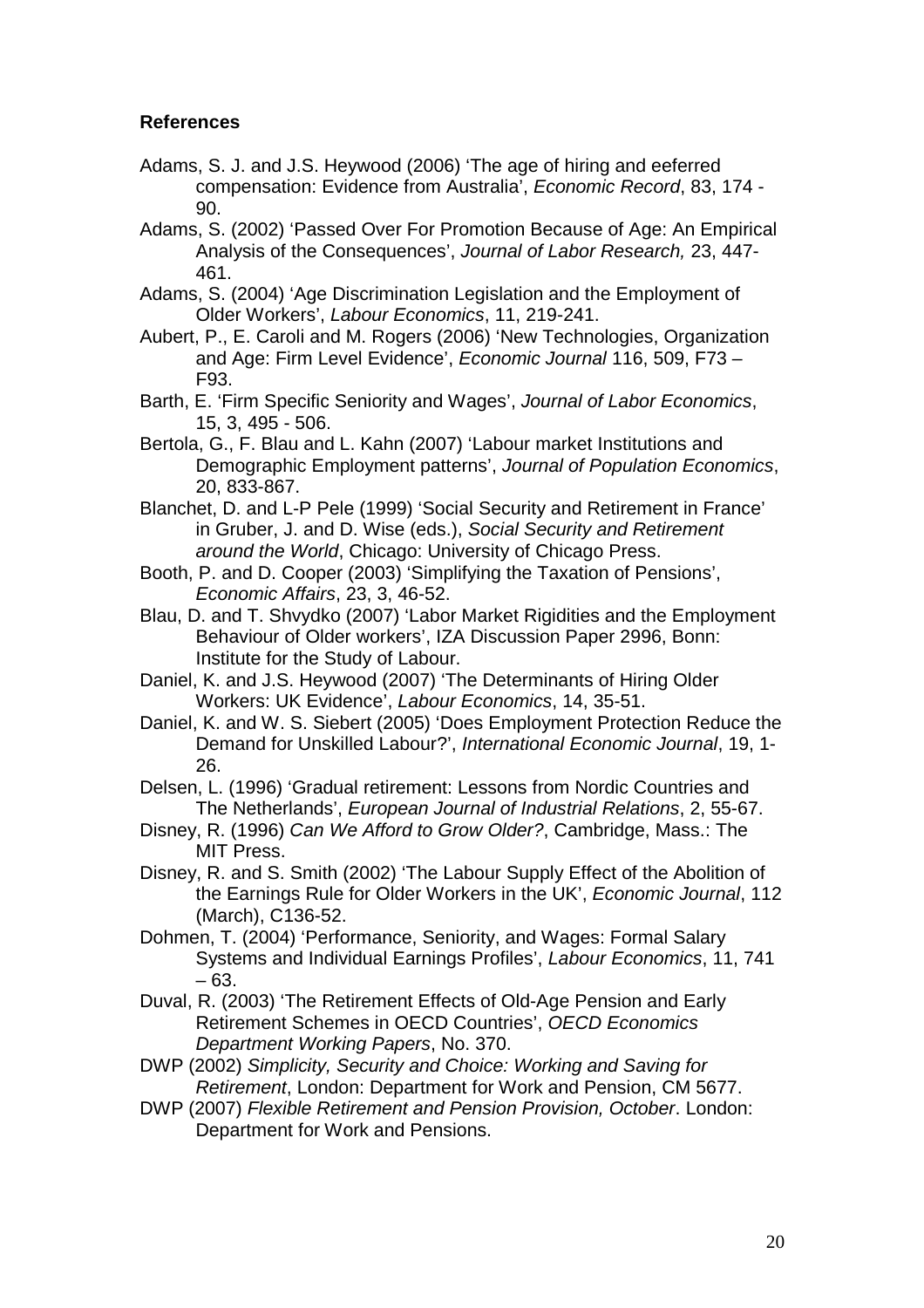- EU (2000) 'Council Directive 2000/78/EC of 27 November 2000, establishing a general framework for equal treatment in employment and occupation', Official Journal of the European Communities, L303/16.
- Flabbi, L. and A. Ichino (2001) 'Productivity, Seniority and Wages: new Evidence from Personnel Data', *Labour Economics*, 8, 359 -87.
- FRS (2006) *Family Resources Survey 2006-07*, London: Department of Work and Pensions.
- Funk, L. (2002) *Employment Opportunities for Older Workers: A Comparison of Selected OECD Countries*, CESifo DICE Report 2.
- Gendell, M. (2008) 'Older Workers: Increasing their Labor Force participation and Hours of Work', *Monthly Labor Review*, 131, 41 – 54.
- Goldin, C. (1986) 'Monitoring Costs and Segregation by Sex: A Historical Analysis', *Journal of Labor Economics,* 4, 1 – 27.
- Gruber, J. (1994) 'The incidence of mandated maternity benefits', *American Economic Review*, 84, 622 - 41.
- Gruber, J. and D. Wise (1999) 'Introduction and Summary' in J. Gruber and D Wise (eds.), *Social Security and Retirement around the World*, Chicago: University of Chicago Press.
- Heywood, J. S., L. S. Ho and X. Wei. (1999) 'The Determinants of Hiring Older Workers: Evidence from Hong Kong', *Industrial and Labor Relations Review*, 52, 444 – 59.
- Heywood, J. S., U. Jirjahn and G. Tesertsvadze (2008) 'Hiring Older Workers and Employing Older Workers: German Evidence', *Journal of Population Economics*, Forthcoming.
- Hirsh, B.T., D. A. Macpherson and M. A. Hardy (2000) 'Occupational Age Structure and Access for Older Workers', *Industrial and Labor Relations Review*, Vol. 53, 401 – 418.
- Hurd, M. (1996) 'The Effect of Labor Market Rigidities on the Labor Force Behaviour of Older Workers', in D Wise (ed.), *Advances in the Economics of Aging*, Chicago: The University of Chicago Press.
- Hutchens, R. (1986) 'Delayed Payment Contracts and a Frim's Propensity to Hire Older Workers', *Journal of Labor Economics,* 4, 439 – 57.
- Hu, L. (2003) 'The hiring decisions and compensation structures of large firms', *Industrial and Labour Relations Review*, 56, 663-81.
- Labour Research (2008) *Promoting Equality for Older Workers*, London: Labour Research Department.
- Lahey, J. (2006) 'State Age Protection Laws and the Age Discrimination in Employment Act', *Working Paper 12048*, Cambridge MA: National Bureau of Economic Research..
- Lazear, E. (1981) 'Agency, Earnings Profiles, Productivity and Hours Restrictions', *American Economic Review*, 71, 606 – 20.
- Lazear, E. (1979) 'Why is there Mandatory Retirement', *Journal of Political Economy*, 87, 1261 -84.
- Mazerolle, M. J. and G. Singh (1999) 'Older Workers' Adjustments to Plant Closures', *Relations Industrielles – Industrial Relations*, 54, 313 –36.
- Meadows, P. (2005) *Retirement Ages in the UK: A Review of the Literature*, Employment Relations Research Series 18: London: Department of Trade and Industry.
- Medoff, J. L. and K. G. Abraham (1980) 'Experience Performance and Earnings', *Quarterly Journal of Economics*, 95, 703 – 736.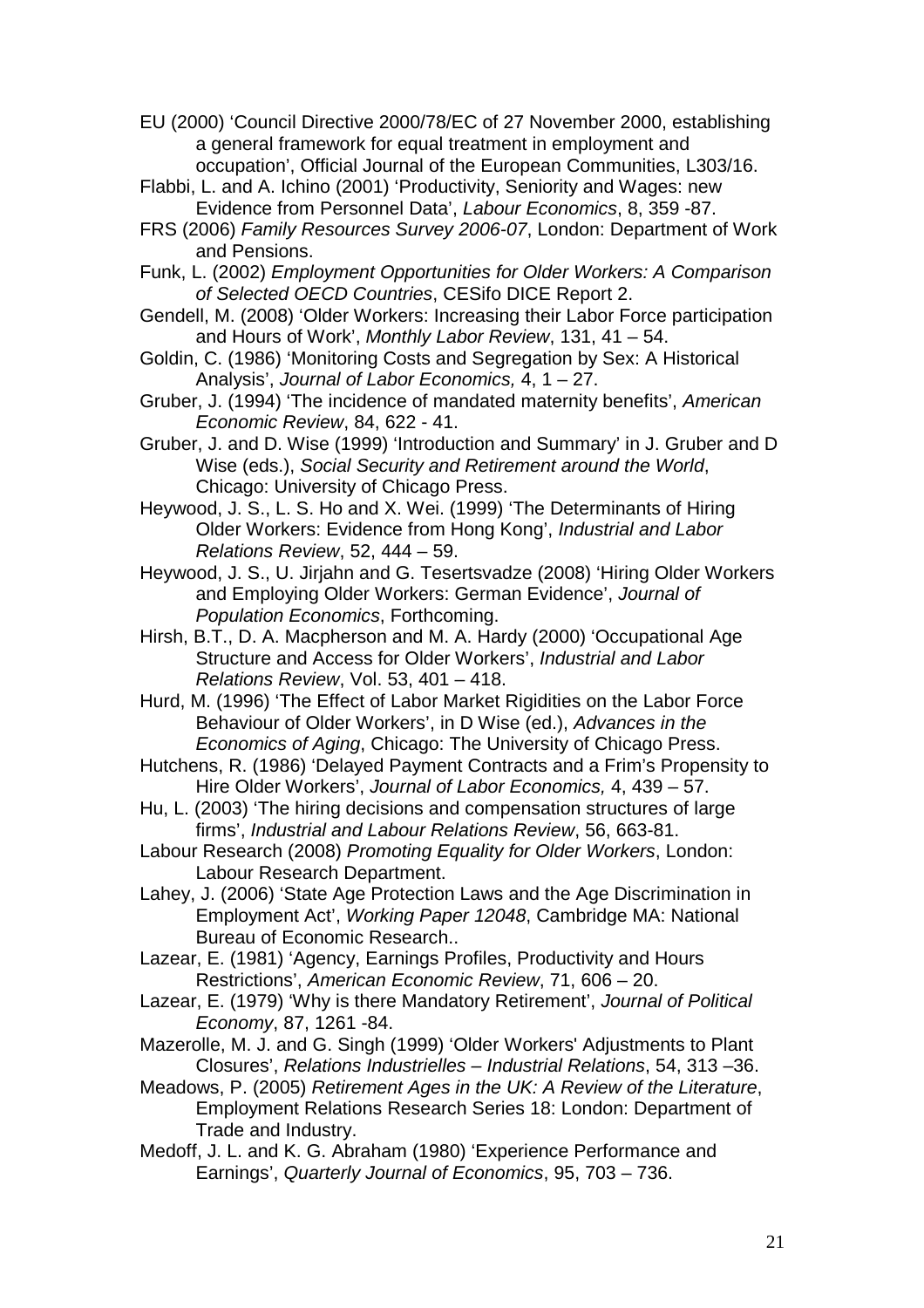- Medoff, J. L. and K. G. Abraham (1981) 'Are those Paid More Really More Productive? The Case of Experience', *Journal of Human Resources*, 16, 186 - 216.
- Neumark, D. and W. Stock (1999) 'Age Discrimination Laws and Labor Market Efficiency', *Journal of Political Economy*, 107, 1081 – 1125.
- Nickell, S. (1997) 'Unemployment and Labour Market Rigidities: Europe versus North America', *The Journal of Economic Perspectives*, 11, 3, 55-74.
- Nickell, S. and R. Layard (1999) 'Labour Market Institutions and Economic Performance', in O. Ashenfleter (ed.), *Handbook of Labor Economics*, Vol 3c, Amsterdam: Elsevier, 3029-84.
- OECD (2004) *Ageing and Employment Policies United Kingdom*. Paris: OECD.
- OECD (2005) *Ageing and Employment Policies France*, Paris: OECD.
- OECD (2006) Live Longer, Work Harder Ageing and Employment Policies. Paris: OECD.
- Oi, W. (1962) 'Labor as a Quasi-Fixed Factor', *Journal of Political Economy*, 70: 538 – 552.
- O'Mahony, M. and F. Peng (2008) 'Skill Bias, Age and Organisational Change', EU KLEMS Working Paper 36.
- Penner R., P. Perun and E. Steuerle (2002) 'Legal and institutional impediments to partial and part-time retirement', Washington: Urban Institute.
- Schirle, T. (2008) 'Why have the Labour Force Participation Rates of Older Men Increased Since the Mind-1990s?', *Journal of Labor Economics*, 26, 4, 549-594.
- Scott, F., M. Berger and J. Garen (1995) 'Do Health Insurance and Pension Costs Reduce the Job Opportunities of Older Workers?', *Industrial and Labor Relations Review,* 48, 775 – 91.
- Seike, A. (1997) 'Labor Market Implications of Social Security: Company Pension Plans, Public Pensions, and Retirement Behaviour of the Elderly in Japan', in M. Hurd and N. Yashiro (eds.), *The Economic Effects of Aging in the United States and Japan*, Chicago: The University of Chicago Press.
- Siebert, W. S. (2005) 'Labour Market Regulation; Some Comparative Lessons', *Economic Affairs*, 25, 3, 3-10.
- The Times (2008) 'Setback in Battle against Compulsory Retirement Age', Francis Gibb, *The Times*, 24 September.
- Thomas, W. and P. Ong (2002) 'Barriers to rehiring displaced workers: A study of aerospace engineers in California', *Economic Development Quarterly*, 16, 157 - 78.
- Treasury (2002) *Simplifying the Taxation of Pensions: Increasing choice and Flexibility for All* (December), London: HM Treasury.
- UK (2006) *The Employment Equality (Age) Regulations 2006*, Statutory Instrument 2006, No.1031, London: HMSO.
- Watson World Wide (2004) *Phased Retirement: Aligning Employer Programs with Worker Preferences (2004 Survey Report)*, Washington DC: Watson World Wide.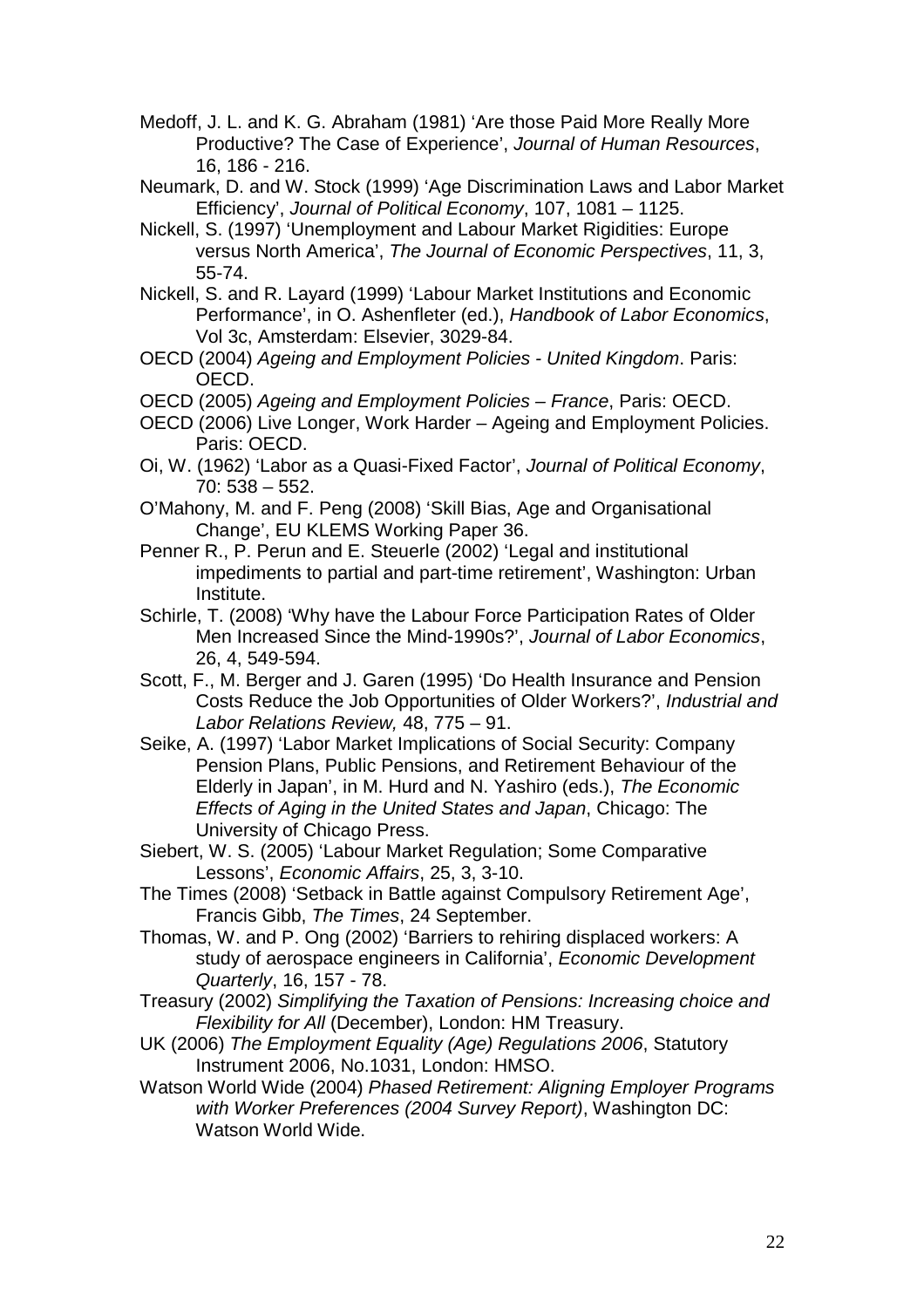Yashiro, N and T. Oshio (1999) 'Social Security and Retirement in Japan' in J. Gruber and D. Wise (eds.), *Social Security and Retirement around the World*, Chicago: The University of Chicago Press.

Zabalza, A., C. Pissarides and M. Barton (1980) 'Social Security and the Choice between Full-Time Work, Part-time Work and Retirement', *Journal of Public Economics*, 14, 245-276.

Winkelman, L. and R. Winkelman (1998) 'Why are the unemployed so unhappy? Evidence from panel data', Economica, 65, 1-15.